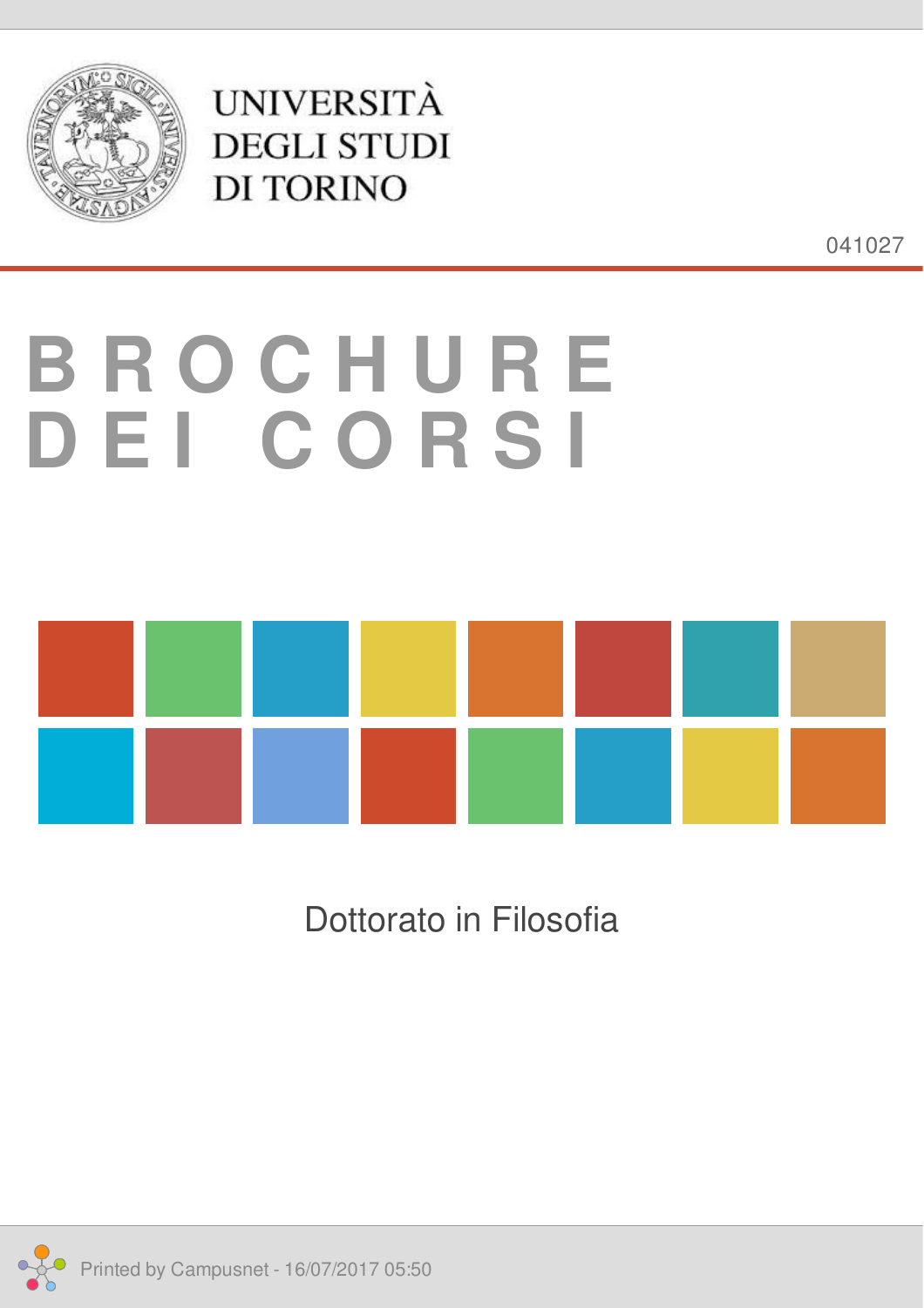<span id="page-1-0"></span>

| Indice                                                                             |    |
|------------------------------------------------------------------------------------|----|
| A causal-descriptivist account of reference                                        |    |
| Archivi e biblioteche                                                              | 5  |
| corso semantica formale                                                            | 6  |
| Corso sui classici - filosofia del linguaggio                                      |    |
| Corso sull'argomentazione                                                          | 10 |
| Ermeneutica ed esperienza religiosa                                                | 11 |
| Filosofia del Linguaggio                                                           | 12 |
| Filosofia della biologia - Temi di metafisica della biologia tra scienza e società | 13 |
| Filosofia della mente                                                              | 17 |
| La metafisica "rivoluzionaria" di Kant                                             | 18 |
| La nuova fondazione dell'ontologia in Leibniz                                      | 19 |
| Le riviste                                                                         | 20 |
| Mutamenti di paradigma nella storia della filosofia                                | 21 |
| Neurosemantica                                                                     | 22 |
| Ontologia                                                                          | 23 |
| Ontologia                                                                          | 24 |
| Panoramica filosofia teoretica                                                     | 25 |
| Percezione                                                                         | 26 |
| Saturazione e aggiunta in senso teologico-politico                                 | 28 |
| Strumenti informatici                                                              | 29 |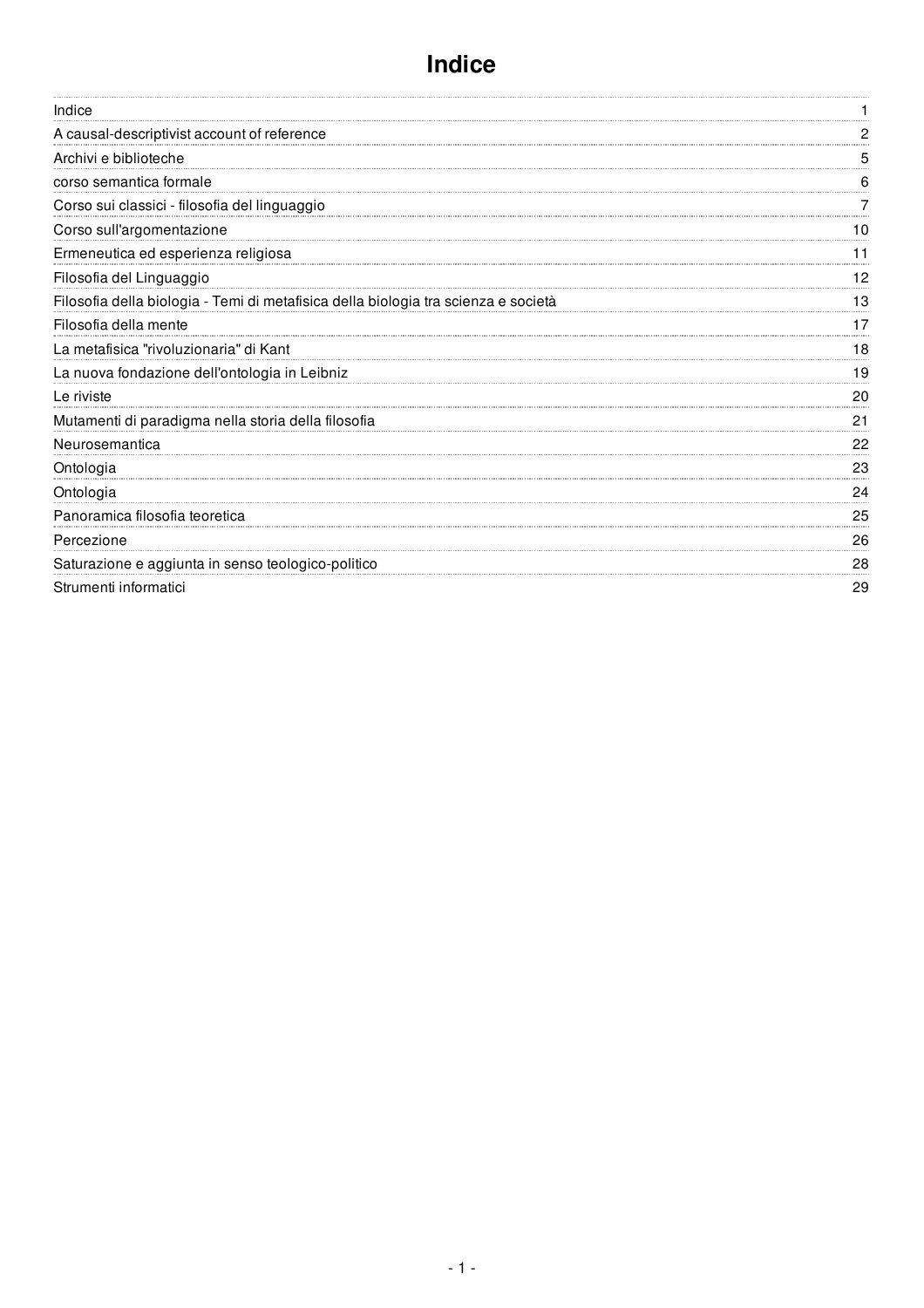## **A causal-descriptivist account ofreference**

| Anno accademico:           | 2013/2014                     |
|----------------------------|-------------------------------|
| Codice attività didattica: |                               |
| Docenti:                   |                               |
| Contatti docente:          |                               |
| Anno:                      | $1^\circ$ anno $2^\circ$ anno |
| Tipologia:                 | --- Didattica comune          |
| Crediti/Valenza:           |                               |
| SSD attvità didattica:     |                               |
| Erogazione:                |                               |
| Lingua:                    | <b>Inglese</b>                |
| Frequenza:                 |                               |
| Tipologia esame:           |                               |

#### **PROGRAMMA**

Lectures on REFERENCE AND PRETENSE

In these lectures I aim to provide a defense of a type of descriptivisttheory of reference for names, a version of the kind of causal descriptivism also accepted by (among others) Frank Jackson and David Lewis. On my preferred formulation, it is an epistemically motivated form of descriptivism that owes much to some of the concerns of Russell (specifically, his emphasis on acquaintance). A feature of the theory is thatitis only a theory of reference determination, not meaning in anything like a classical sense. An additional feature of the theory is that, although it is only a theory of reference determination, I argue thatit may castlight on the various problems thatled Frege and Russell to introduce their own (now discredited) versions of descriptivism, in particular the informativeness of true identity problem (this problem is discussed by both Frege and Russell), Frege's Puzzle about why you can't substitute co-referring names for each other in true belief reports and thereby be guaranteed to preserve truth (Frege and Russell) and the problem of how to understand true statements of nonexistence or negative existentials (Russell). It does this by combining descriptivism with the idea of pretense or make-believe.

- Lecture 1 After Kripke 1: the descriptivist fight-back. I argue that the Kripke-Donnellan attack on the descriptivist programme about names shows a curious bias: the attack focused on versions of descriptivism that were explicitly designed to solve various cognitive problems, eg the informativeness of identity problem (hence the appeal to vivid, first-come-to-mind properties), butitthen dismisses these versions for failing to getreference determining conditions right. Once we drop the cognitive orientation of the Frege-Russell approach, it becomes possible to consider the claim of theories of reference determination that stress the role of causal descriptions ('the person I am acquainted with as having done so-and-so', the individual referred to by the person from whom I learned the name', etc). And once causal descriptions are taken seriously the Kripke-Donnellan arguments seem to lose much of their force. I claim the resulting theory causal descriptivism — is worth fighting for.
- Lecture 2 After Kripke 2: the Millian revolution and its problems. This lecture reviews some of the developments in the theory of reference following Kripke's work. Following Kripke's work, the problems that motivated Frege's and Russell's descriptivism return, so how do the followers of Kripke respond to these problems? We consider the work of so-called Millians like Scott Soames, who think that the only thing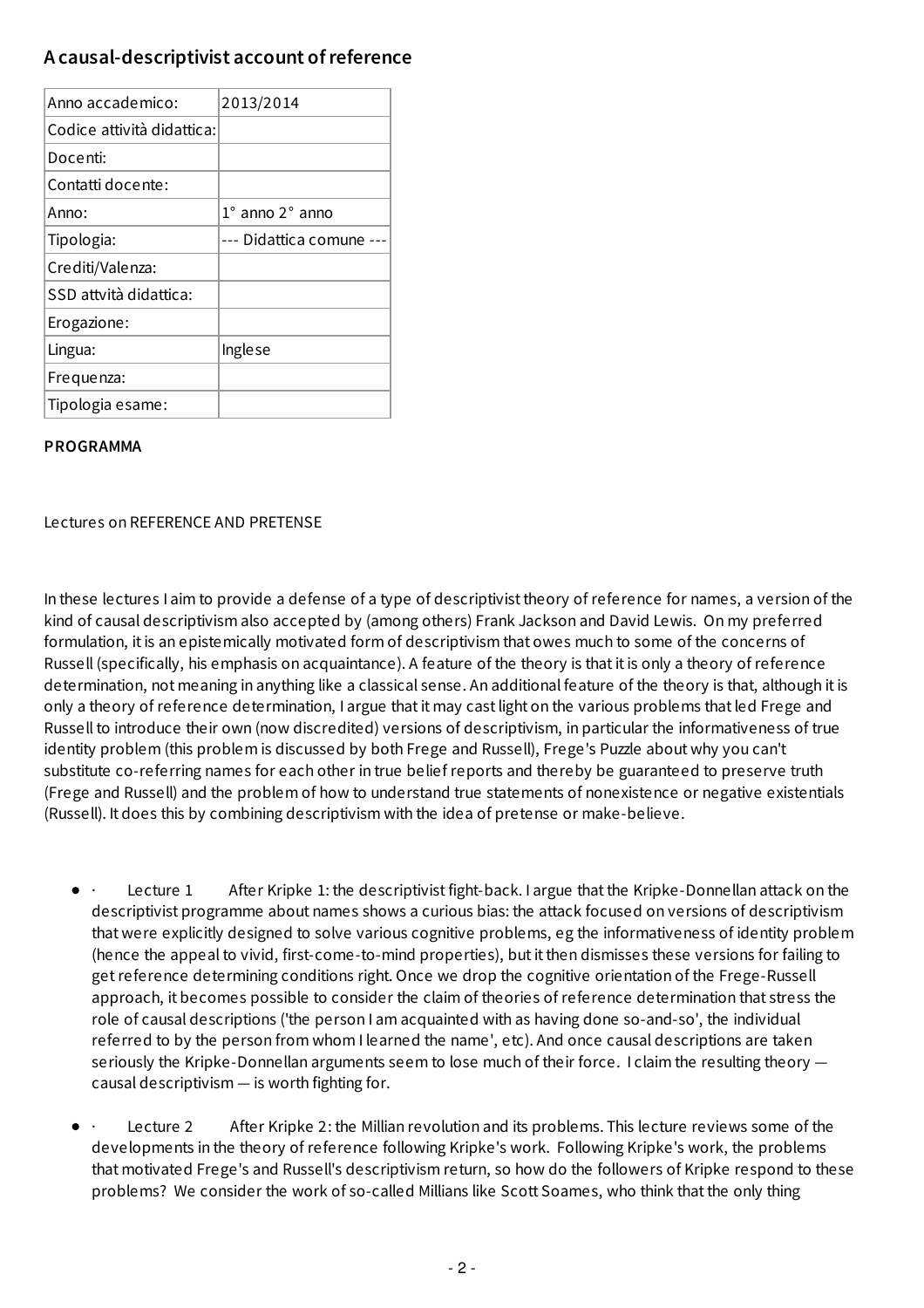deservedly called the meaning of a proper name is the referent of the name. We also discuss some of the problems facing Millian descriptivism, a strategy used by Millians like Soames to help solve the Frege-Russell problems. And we return to causal descriptivism, and discuss where it stands in relation to these problems.

- Lecture 3 Reference and Pretense. According to fictionalism about some domain of discourse, the purpose of the discourse is best served by our taking a fictive "as-if" attitude to the discourse. Following Ken Walton, I argue that this conception of fictionalism is best understood in terms of pretense or make-believe. This suggestion leads directly to a consideration of make-believe or pretend reference, interpreted as the pretense that speakers are able to refer successfully to individuals like Pinocchio, Anna Karenina, and Sherlock Holmes: readers of works of fiction pretend that they are acquainted with someone  $-$  say, Pinocchio— on the basis of being able to learn about his exploits by reading about these in Collodi's work, taken as a reliable record of things that really happened (in reality, of course, there is no such person to refer to). I argue thatthe idea of pretend reference is relevantto the Frege-Russell problems. These problems are centered on statements — belief reports, identity claims, negative existentials — that have some odd features: they can often seem not quite literal or serious, in somewhat the way that talk about Pinocchio often strikes us as not quite literal or serious. The idea we will explore in this and later lectures is thatthis is because the speakers uttering such statements rely on pretense.
- Lecture 4 Pretense and Frege's problems. Millians by and large think that the most difficult of the problems facing Millianism about proper names are the one discussed by Frege in "Über Sinn und Bedeutung": the problem of belief reports and of informative identity statements. I turn first to the problem of identity statements, and present a solution thatinvokes both causal descriptivism and the idea of pretense. I then argue for the relevance of these same ideas to a solution to the second problem. The solution I present to these two problems is similar to one that has been advanced by Mark Crimmins, but it relies on a different way of understanding the role of pretense in such cases.
- Lecture 5 Pretense and the problem of negative existentials. The most famous of the Frege-Russell problems is the problem of how to analyse / understand statements of nonexistence. In this final lecture I argue that negative existentials are a problem for a view like causal descriptivism and notjustfor Millianism. The chapter then gives takes a detour through a little-known debate on existence between Frege and the theologian Pünjer in order to argue for the relevance of pretend-reference to the analysis of such statements. Crudely speaking, negative existentials on my interpretation of Pünjer's picture work by the speaker's pretending that there is someone she is talking about in order to disavow the thought that this is so in reality. Using the materials introduced in earlier lectures, I first present a theory of how speakers do this. I then compare this to Kendall Walton's well-known development of this kind of pretense picture in Mimesis as Make-Believe, but also to the very different but more influential view that statements of nonexistence like "Pinocchio doesn't exist" ascribe a first-order property of nonexistence to things that genuinely exist(a view held by Meinongians but also, in a very different way, by so-called creationists about fictional and mythological objects like Alberto Voltolini).

#### **TESTI CONSIGLIATI E BIBLIOGRAFIA**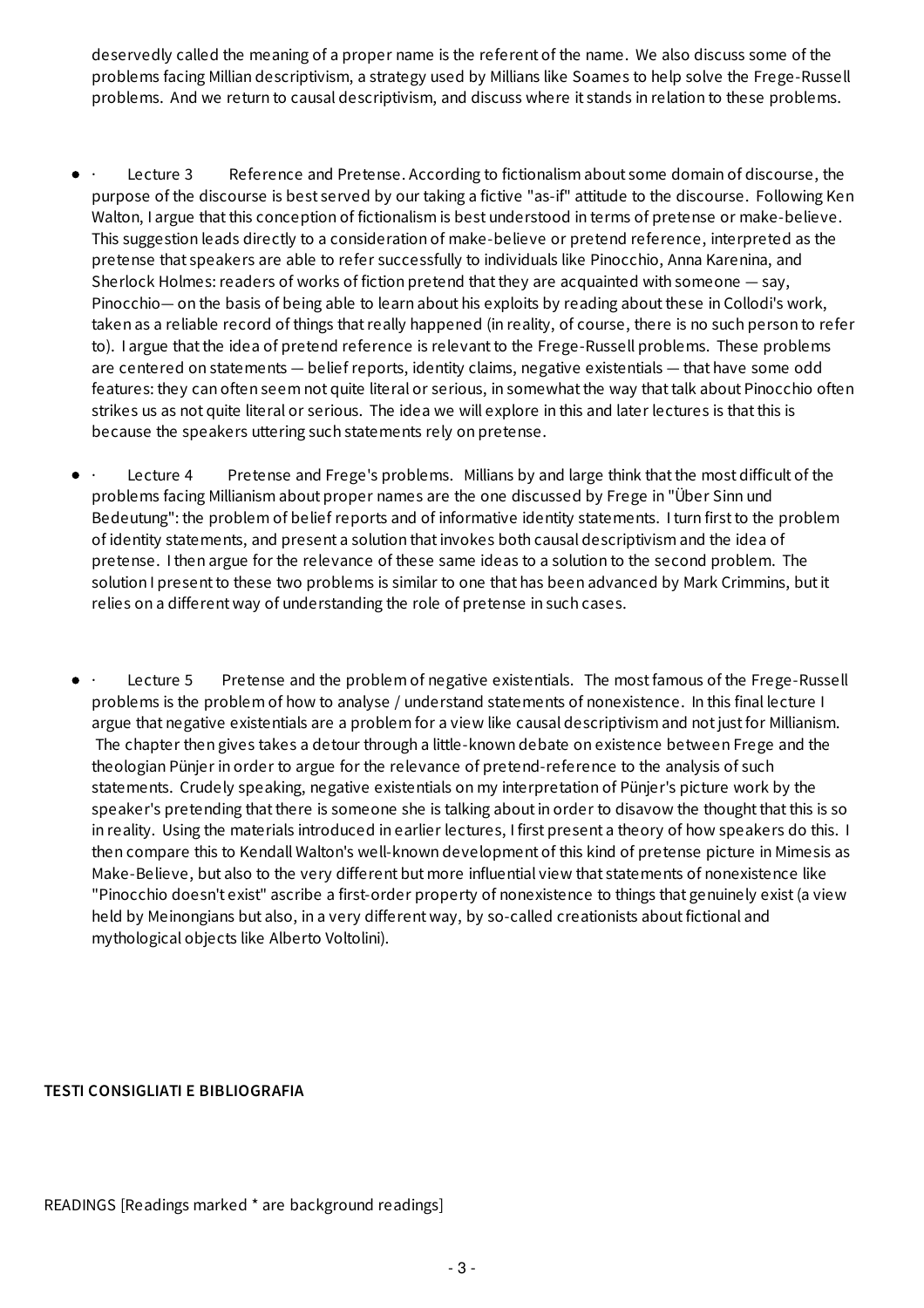<span id="page-4-0"></span>Caplan, B. (2007), "Millian Descriptivism," Philosophical Studies 133: 181-98.

Crimmins, M. (1998), "Hesperus and Phosphorus: Sense, Pretense, and Reference," Philosophical Review 107: 1- 47.

\*Frege, G. (1970), "On Sense and Reference," in P. Geach and M. Black (eds.), Translations from the Philosophical Writings of Gottlob Frege. Oxford: Basil Blackwell, 56-78.

Jackson, F. (1998), "Reference and Description Revisited," in Philosophical Perspectives, vol.12, edited by J. Tomberlin, California: Ridgeview, 201-218.

\*Kripke, S. (1980), Naming and Necessit, Cambridge Mass.: Harvard University Press.

Kripke, S. (2013), Reference and Existence: the John Locke Lectures, Oxford: Oxford University Press.

Kroon, F. (2001), "Fictionalism and the problem of informativeness", Philosophical Studies 106, 197-225, 2001.

Kroon, F. (2004), "Descriptivism, Pretense, and the Frege-Russell Problems," Philosophical Review 113 (1): 1-30.

Kroon, F. (2005), "Belief About Nothing in Particular," in M. Kalderon (ed.), Fictionalism in Metaphysics. Oxford: Oxford University Press, 178-202.

Kroon, F. (2009), "Names, Plans, and Descriptions," in D. Braddon-Mitchell & R. Nola (eds.), Conceptual Analysis and Philosophical Naturalism, Cambridge, Mass.: MIT Press, 139-58.

Lewis, D. (1994), "David Lewis: Reduction of Mind," in S. Guttenplan (ed.), A Companion to the Philosophy of Mind, 412-31, Oxford: Blackwell.

\*Russell, B. (1905), "On Denoting," Mind 14: 479-493.

Sider, T. and D. Braun (2006), "Kripke's Revenge," Philosophical Studies 128: 669-82.

Soames, S. (2002), Beyond Rigidity, New York, NY: Oxford University Press.

Speaks, J. (2011), "Frege's Puzzle and Descriptive Enrichment," Philosophy and Phenomenological Research 83(2): 267-82.

Walton, K. (1990), Mimesis as Make-Believe, Cambridge, Mass.: Harvard University Press.

Voltolini, A. (forthcoming), "Probably the Charterhouse of Parma does not exist, possibly not even that Parma."

Pagina web del corso: http://dott-filosofia.campusnet.unito.it/do/corsi.pl/Show? id=ynk7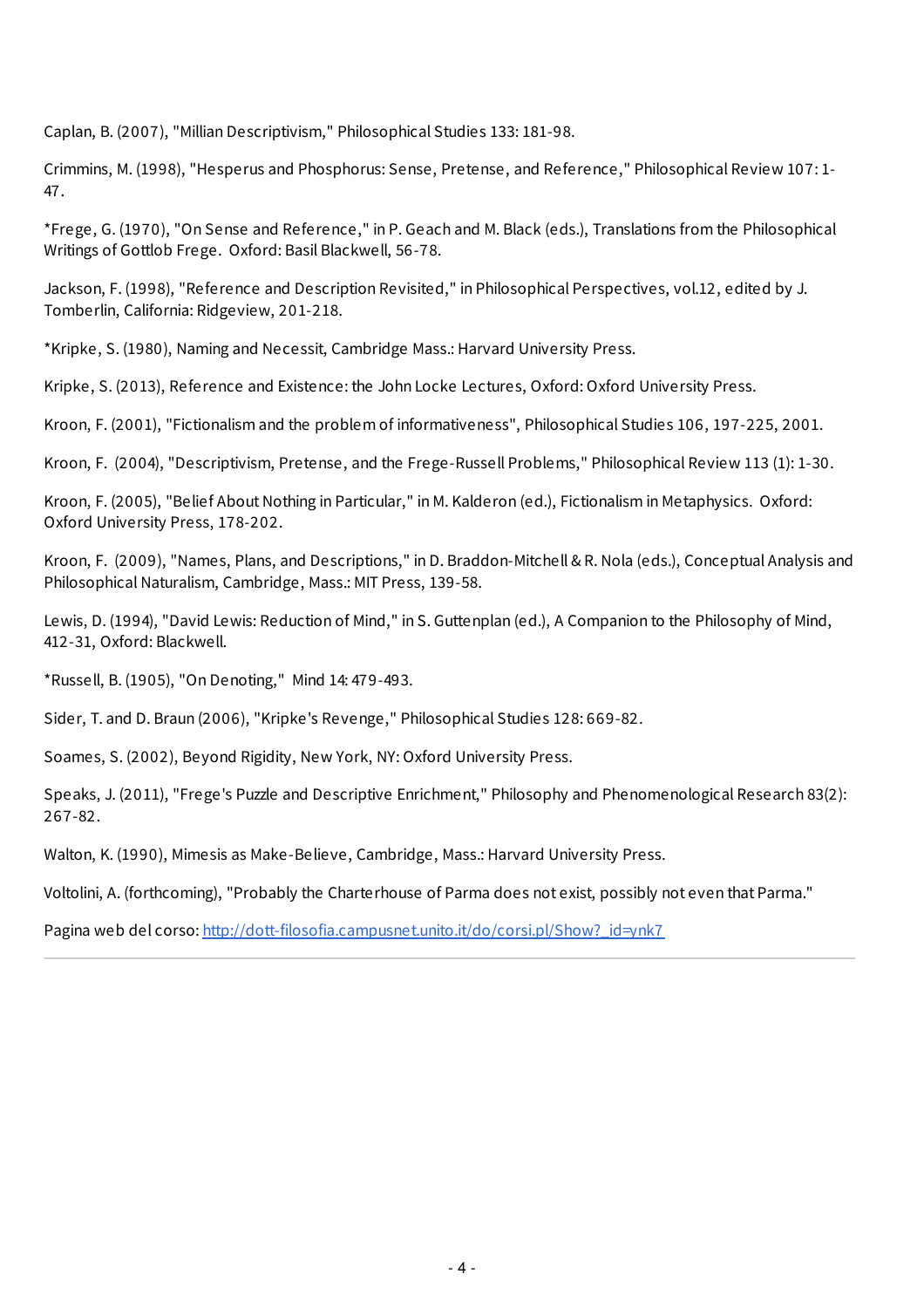## <span id="page-5-0"></span>**Archivi e biblioteche**

| Anno accademico:           | 2011/2012                            |
|----------------------------|--------------------------------------|
| Codice attività didattica: |                                      |
| Docente:                   | Daniela Steila (Titolare del corso)  |
| Contatti docente:          | 011-6708218, daniela.steila@unito.it |
| Anno:                      | $1^\circ$ anno                       |
| Tipologia:                 | Didattica comune                     |
| Crediti/Valenza:           |                                      |
| SSD attvità didattica:     |                                      |
| Erogazione:                |                                      |
| Lingua:                    | Italiano                             |
| Frequenza:                 | Obbligatoria                         |
| Tipologia esame:           |                                      |

Pagina web del corso: [http://dott-filosofia.campusnet.unito.it/do/corsi.pl/Show?\\_id=e2a2](http://dott-filosofia.campusnet.unito.it/do/corsi.pl/Show?_id=e2a2)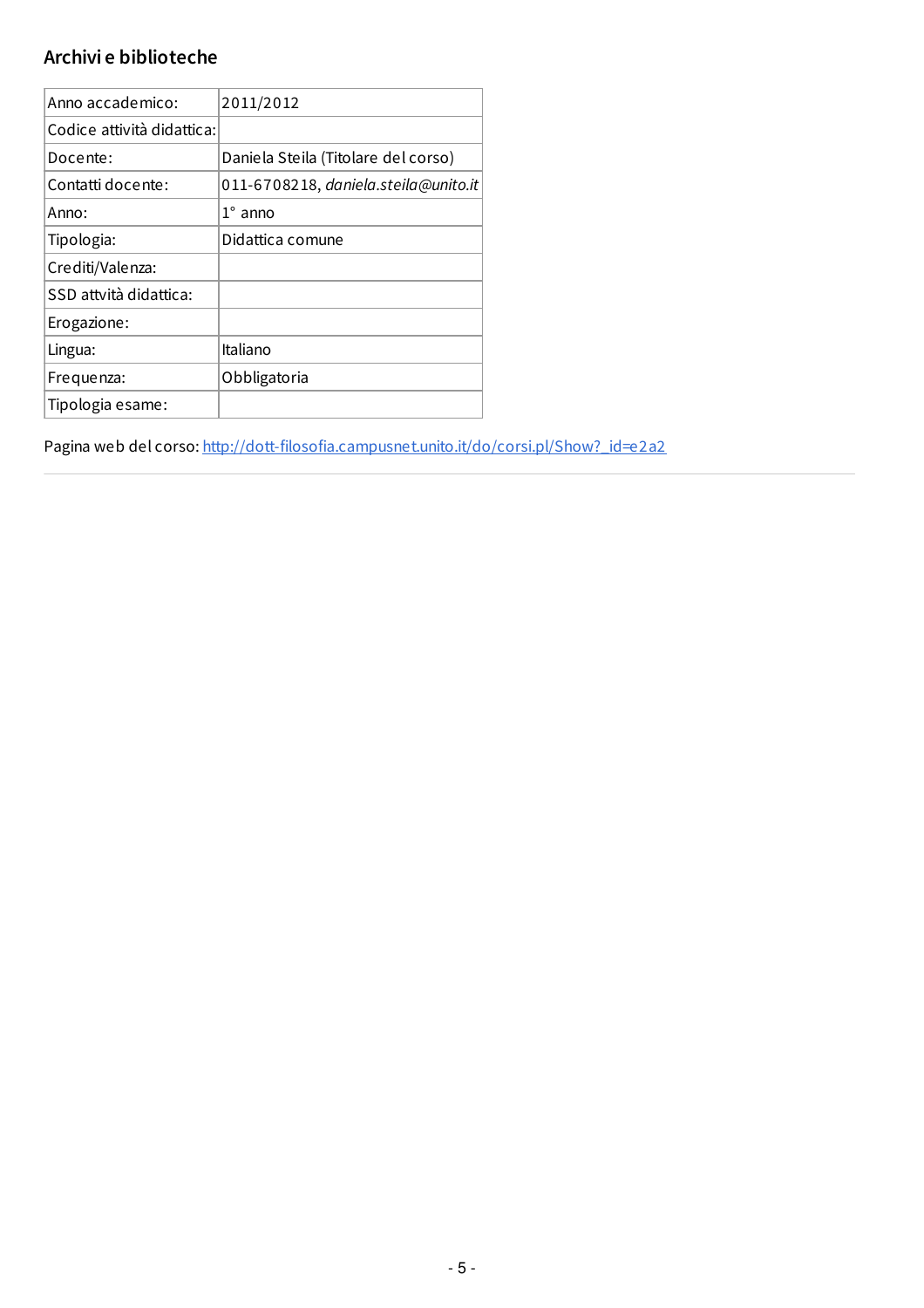#### <span id="page-6-0"></span>**corso semantica formale**

| Anno accademico:           | 2013/2014            |
|----------------------------|----------------------|
| Codice attività didattica: |                      |
| Docente:                   |                      |
| Contatti docente:          |                      |
| Anno:                      | $2^{\circ}$ anno     |
| Tipologia:                 | --- Didattica comune |
| Crediti/Valenza:           |                      |
| SSD attvità didattica:     |                      |
| Erogazione:                |                      |
| Lingua:                    | Italiano             |
| Frequenza:                 |                      |
| Tipologia esame:           |                      |

#### **TESTI CONSIGLIATI E BIBLIOGRAFIA**

Testi obbligatori da leggere:

Forma logica:

B. Russell (1905), 'On denoting', Mind 14, 479-493

B. Russell (1956), 'The philosophy of logical atomism', in Logic and Knowledge, Allen and Unwin, 175-282 L. Wittgenstein (1961), Tractatus logico-philosophicus, Routledge and Kegan Paul

Distinzione semantica-pragmatica:

E. Borg (2004), Minimal Semantics, Oxford UP (in alternativa S. Predelli (2005), Contexts) F. Recanati (2004), Literal Meaning, Cambridge UP.

Pagina web del corso: [http://dott-filosofia.campusnet.unito.it/do/corsi.pl/Show?\\_id=gi36](http://dott-filosofia.campusnet.unito.it/do/corsi.pl/Show?_id=gi36)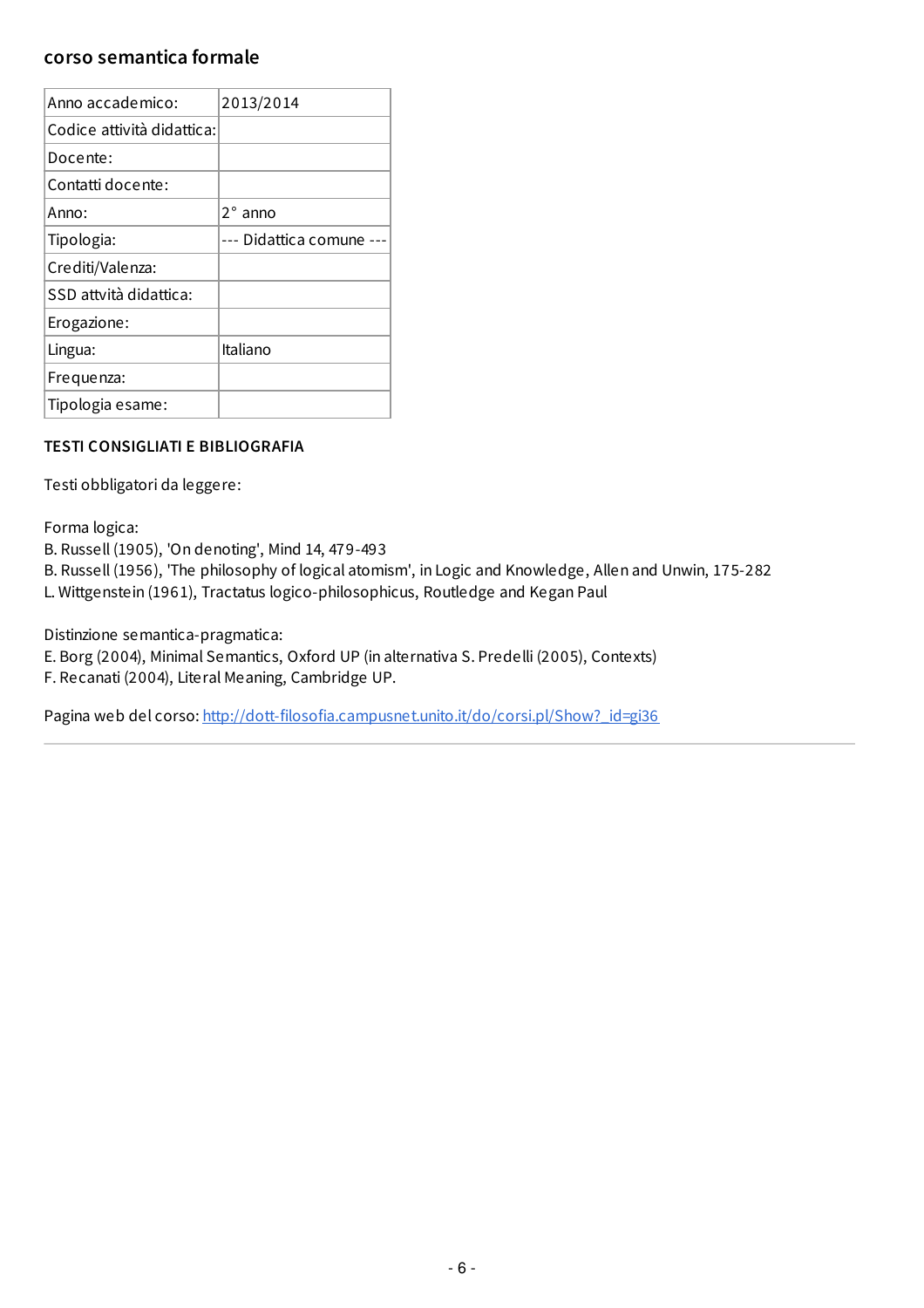## **Corso sui classici- filosofia del linguaggio**

| Anno accademico:           | 2011/2012            |
|----------------------------|----------------------|
| Codice attività didattica: |                      |
| Docente:                   |                      |
| Contatti docente:          |                      |
| Anno:                      | $1^\circ$ anno       |
| Tipologia:                 | --- Didattica comune |
| Crediti/Valenza:           |                      |
| SSD attvità didattica:     |                      |
| Erogazione:                | Tradizionale         |
| Lingua:                    | Italiano             |
| Frequenza:                 | Obbligatoria         |
| Tipologia esame:           |                      |

#### **TESTI CONSIGLIATI E BIBLIOGRAFIA**

#### *Russell- Guido Bonino*

The Principles of Mathematics, capp.IV-V On Denoting On the Nature of Truth and Falsehood Knowledge by Acquaintance and Knowledge by Description The Problems of Philosophy, capp. 5, 9, 12; The Philosophy of Logical Atomism, lezioni 1, 2, 4, 6 [consigliato ma non strettamente indispensabile].

Letteratura secondaria: scegliere uno tra:

G. Makin, The Metaphysicians of Meaning, capp. I-III;

P. Hylton, Russell, Idealism and the Emergence of Analytic Philosophy, cap. V o il cap. VI;

G. Bonino, The Arrow and the Point, I, 1-2; II, 1-3.

Dati bibliografici completi

Russell

• Bertrand Russell, The Principles of Mathematics, Cambridge, Cambridge University Press, 1903, capp. IV-V (§§ 46- 65); ora London, Routledge; trad. it. di Ludovico Geymonat, I principi della matematica, Torino, Bollati Boringhieri

• Bertrand Russell, On Denoting, "Mind", N.S. XIV, 1905, pp. 479-493; poi in Logic and Knowledge. Essays 1910-1950, London, George Allen & Unwin, 1956, pp. 41-56; trad. it. di Andrea Bonomi, Sulla denotazione, in Andrea Bonomi (a cura di), La struttura logica del linguaggio), Milano, Bompiani, pp. 179-195

• Bertrand Russell, On the Nature of Truth and Falsehood, cap. VII di Philosophical Essays, London, Longmans, Green and Co., 1910, pp. 147-159; ora London, Routledge

• Bertrand Russell, Knowledge by Acquaintance and Knowledge by Description, "Proceedings of the Aristotelian Society", N.S. XI, 1910-1911, pp. 108-128; poi in Bertrand Russell, Mysticism and Logic, London, Allen & Unwin, 1963, pp. 152-167; trad. it. di Luca Pavolini in Misticismo e logica, Milano, TEA [traduzione sconsigliabile]

• Bertrand Russell, The Problems of Philosophy, London, William & Norgate, 1912, capp. 5, 9, 12; ora London,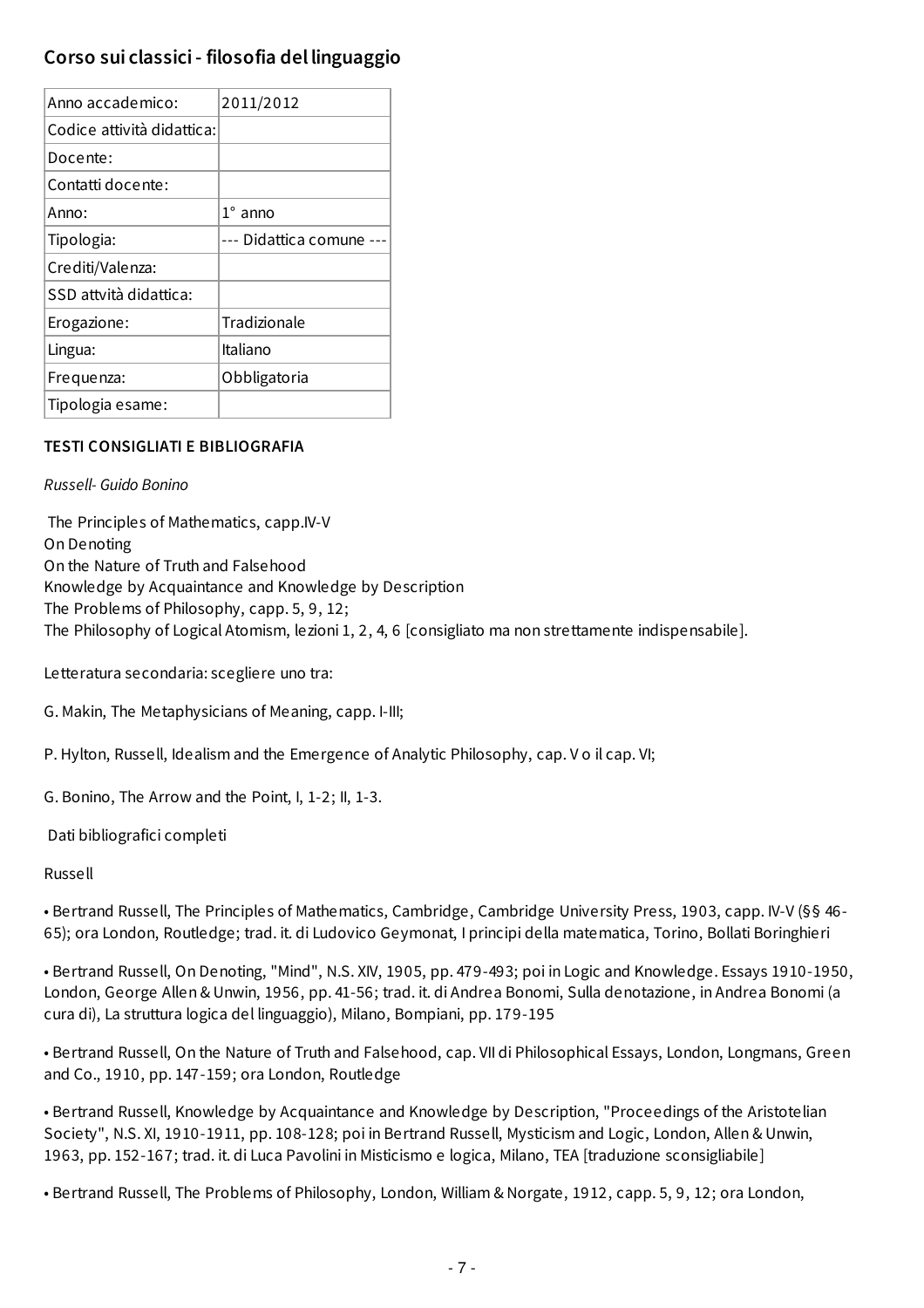Routledge; trad. it. di Elena Spagnol, I problemi della filosofia, Milano, Feltrinelli

• Bertrand Russell, The Philosophy of Logical Atomism, "The Monist", XVIII, 1918, pp. 495-527, XIX, 1919, pp. 32-63, 190-222, 345-380, lezioni 1, 2, 4, 6; ora in The Collected Papers of Bertrand Russell, vol. VIII: The Philosophy of Logical Atomism and Other Essays, London, George Allen & Unwin, 1986, pp. 160-244; trad. it. di Guido Bonino, La filosofia dell'atomismo logico, Torino, Einaudi, 2003

#### Testi di letteratura secondaria, a scelta

• Gideon Makin, The Metaphysicians of Meaning. Russell and Frege on Sense and Denotation, London, Routledge, 2000, capp. I-III (pp. 11-78)

#### oppure

• Peter Hylton, Russell, Idealism and the Emergence of Analytic Philosophy, Oxford, Clarendon Press, 1990, cap. V o il cap. VI.

#### oppure

• Guido Bonino, The Arrow and the Point. Russell and Wittgenstein's Tractatus, Frankfurt a.M., Ontos, 2008, parte I capp. 1-2, parte II capp. 1-3 (pp. 13-43, 143-192) (scrivere a guido.bonino@unito.it per avere il testo)

#### *Wittgenstein (Diego Marconi)*

L. Wittgenstein, Tractatus logico-philosophicus;

- Ricerche filosofiche, Parte I, 1-271.

#### Letteratura secondaria:

A. Kenny, Wittgenstein, tr.it. Bollati Boringheri 1984 (il cap.11 si può lasciare da parte; i capp.9-10 sono per certi aspetti invecchiati, ma sempre utili);

D. Marconi, Il Tractatus, in Guida a Wittgenstein, Laterza 2002, 15-58; Transizione, ib. 59-101;

M. Messeri, Seguire la regola, in Guida a Wittgenstein, 151-191.

Due testi complessivi molto utili (facoltativi):

H.-J. Glock, A Wittgenstein Dictionary, Blackwell 1996;

S. Schroeder, Wittgenstein, Polity 2006.

Altri libri utili, facoltativi:

(sul Tractatus)

P. Frascolla, Il Tractatus logico-philosophicus, Carocci, 1a edizione;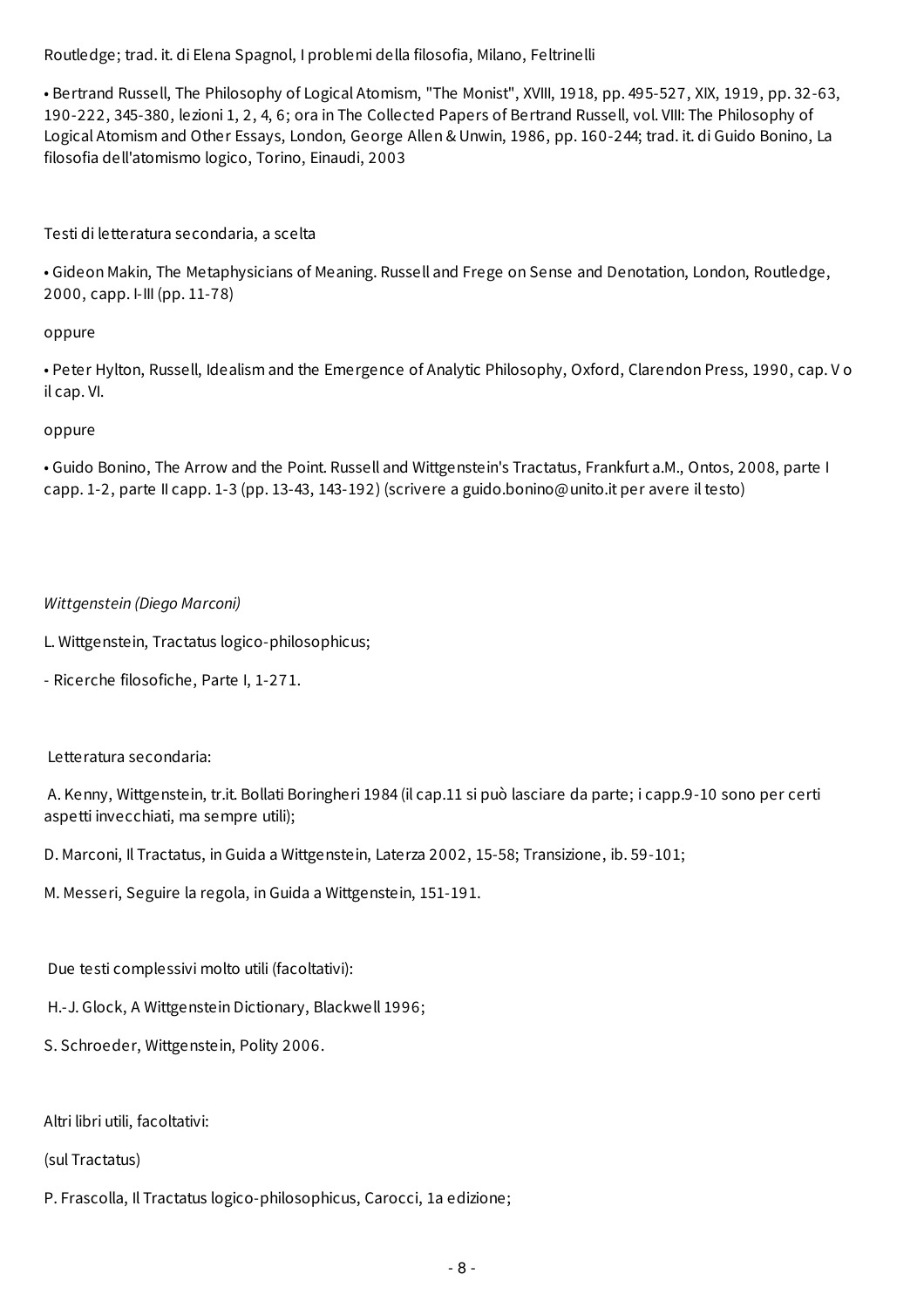<span id="page-9-0"></span>G. Bonino, The Arrow and the Point, Ontos Verlag, spec. Parte II 4-9, Parte III

(sulla transizione)

D. Stern, Wittgenstein on Mind and Language, Oxford UP 1995

Pagina web del corso: http://dott-filosofia.campusnet.unito.it/do/corsi.pl/Show? id=6ac7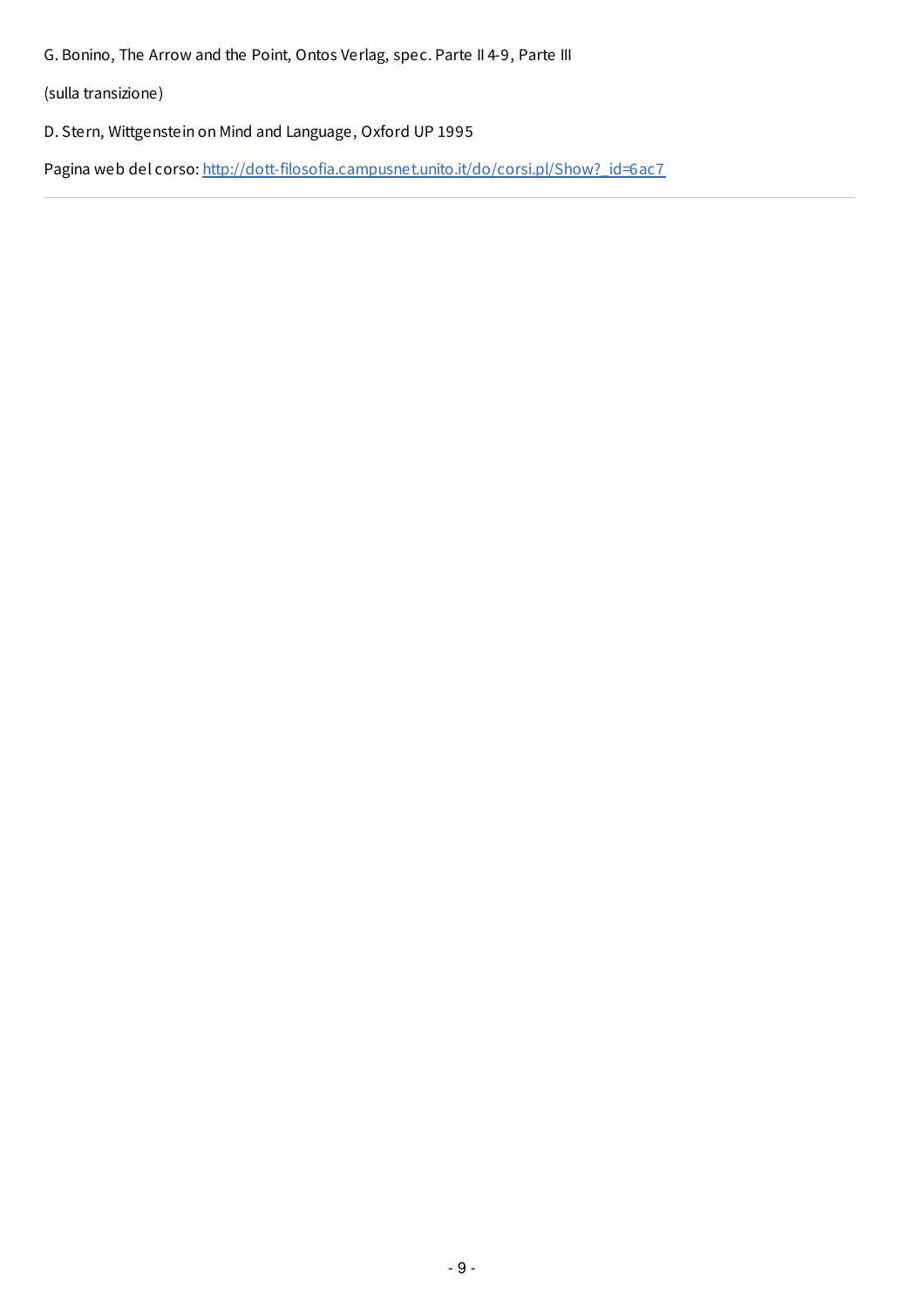# <span id="page-10-0"></span>**Corso sull'argomentazione**

| Anno accademico:           | 2011/2012                          |
|----------------------------|------------------------------------|
| Codice attività didattica: |                                    |
| Docente:                   | Andrea lacona (Titolare del corso) |
| Contatti docente:          |                                    |
| Anno:                      | $1^\circ$ anno                     |
| Tipologia:                 | --- Didattica comune ---           |
| Crediti/Valenza:           |                                    |
| SSD attvità didattica:     |                                    |
| Erogazione:                | Tradizionale                       |
| Lingua:                    | Italiano                           |
| Frequenza:                 | Obbligatoria                       |
| Tipologia esame:           |                                    |

Pagina web del corso: [http://dott-filosofia.campusnet.unito.it/do/corsi.pl/Show?\\_id=7872](http://dott-filosofia.campusnet.unito.it/do/corsi.pl/Show?_id=7872)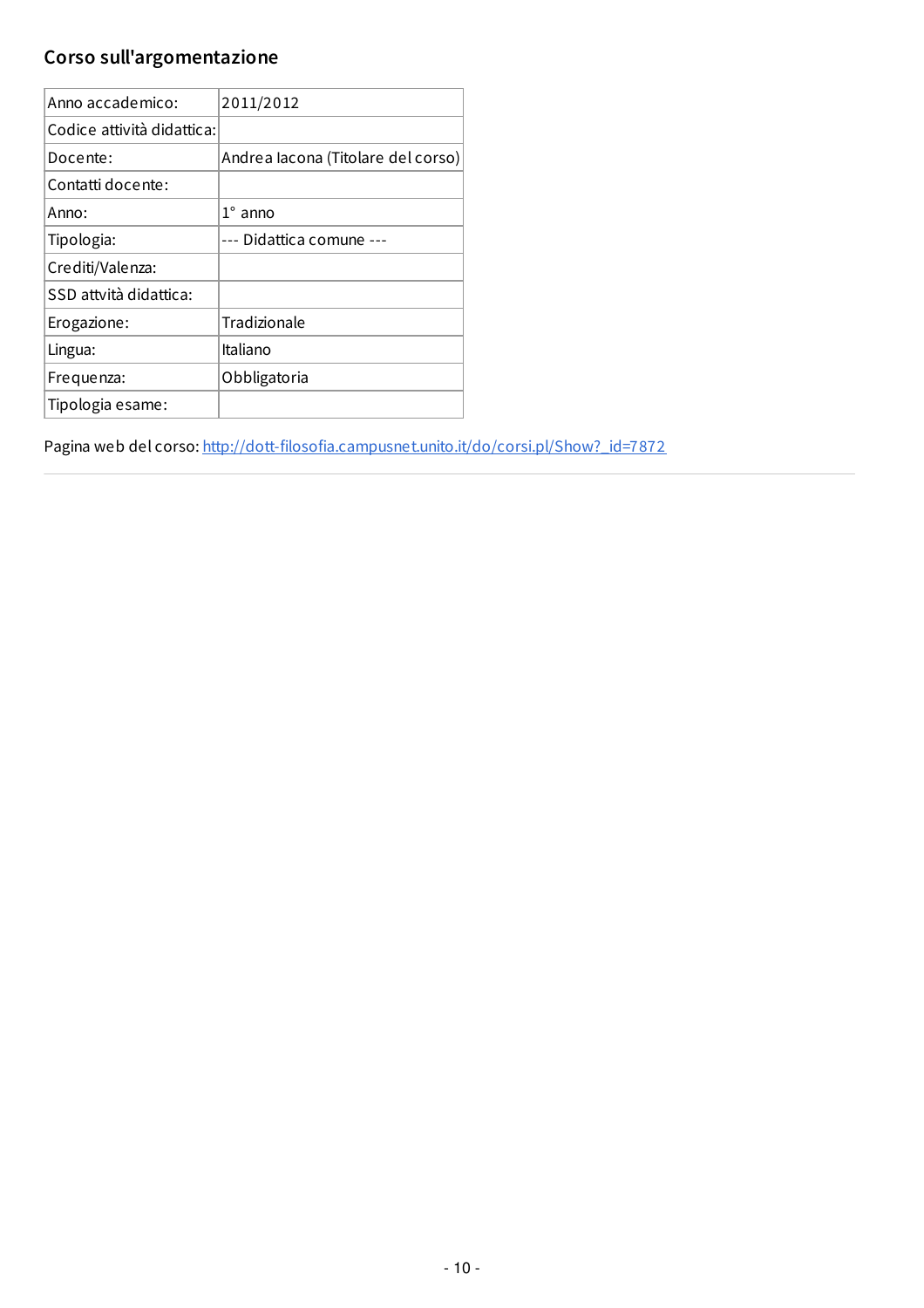# <span id="page-11-0"></span>**Ermeneutica ed esperienza religiosa**

| Anno accademico:           | 2011/2012                          |
|----------------------------|------------------------------------|
| Codice attività didattica: |                                    |
| Docente:                   | Marco Ravera (Titolare del corso)  |
| Contatti docente:          | 011 6708242, marco.ravera@unito.it |
| Anno:                      | $1^\circ$ anno                     |
| Tipologia:                 | --- Didattica comune ---           |
| Crediti/Valenza:           |                                    |
| SSD attvità didattica:     |                                    |
| Erogazione:                |                                    |
| Lingua:                    | Italiano                           |
| Frequenza:                 |                                    |
| Tipologia esame:           |                                    |

Pagina web del corso: [http://dott-filosofia.campusnet.unito.it/do/corsi.pl/Show?\\_id=5789](http://dott-filosofia.campusnet.unito.it/do/corsi.pl/Show?_id=5789)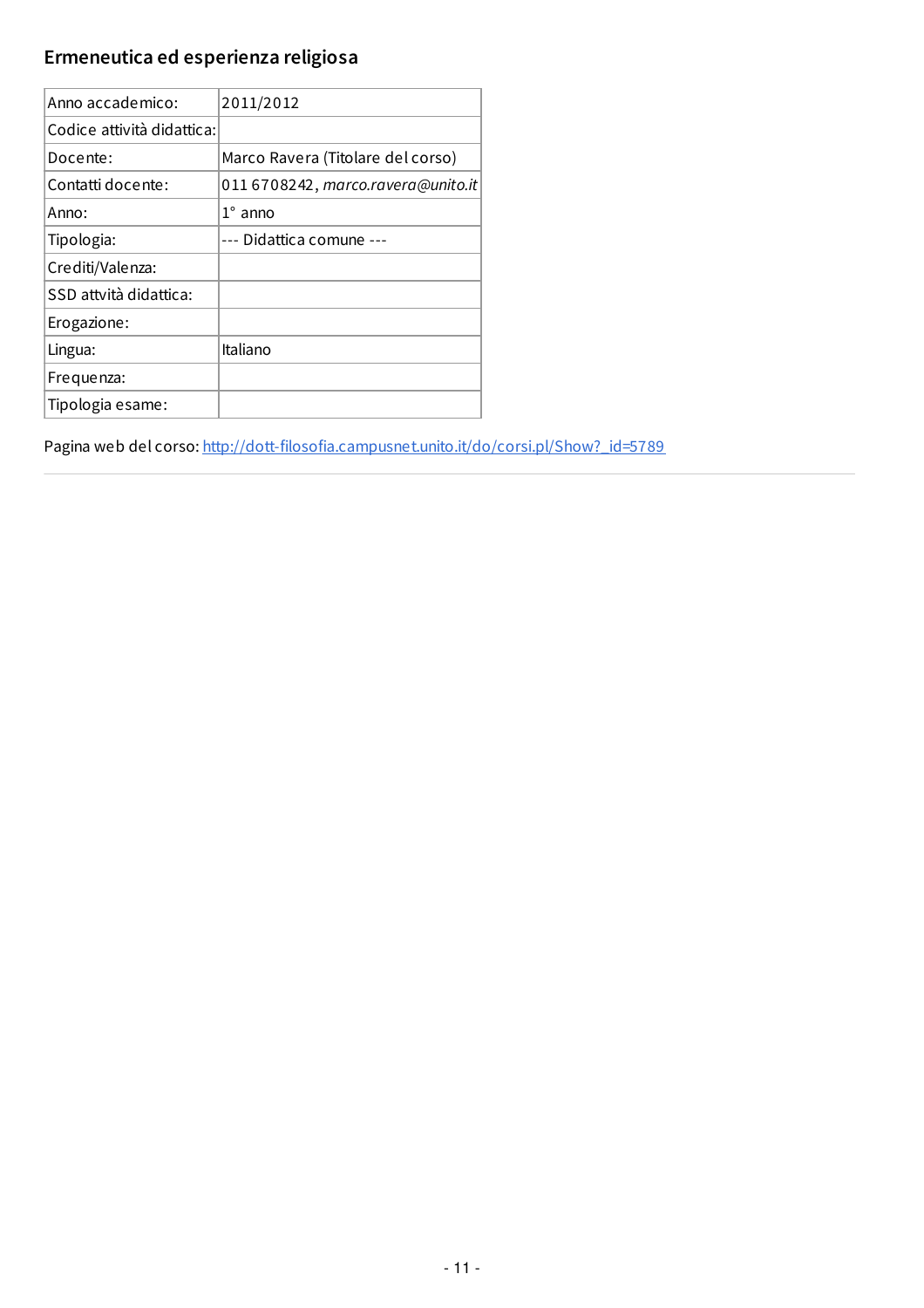# <span id="page-12-0"></span>**Filosofia del Linguaggio**

| Anno accademico:           | 2011/2012                          |
|----------------------------|------------------------------------|
| Codice attività didattica: |                                    |
| Docente:                   | Diego Marconi (Titolare del corso) |
| Contatti docente:          | diego.marconi@unito.it             |
| Anno:                      | $1^\circ$ anno                     |
| Tipologia:                 | Didattica comune                   |
| Crediti/Valenza:           |                                    |
| SSD attvità didattica:     |                                    |
| Erogazione:                | Tradizionale                       |
| Lingua:                    | Italiano                           |
| Frequenza:                 | Obbligatoria                       |
| Tipologia esame:           |                                    |

Pagina web del corso: [http://dott-filosofia.campusnet.unito.it/do/corsi.pl/Show?\\_id=72d2](http://dott-filosofia.campusnet.unito.it/do/corsi.pl/Show?_id=72d2)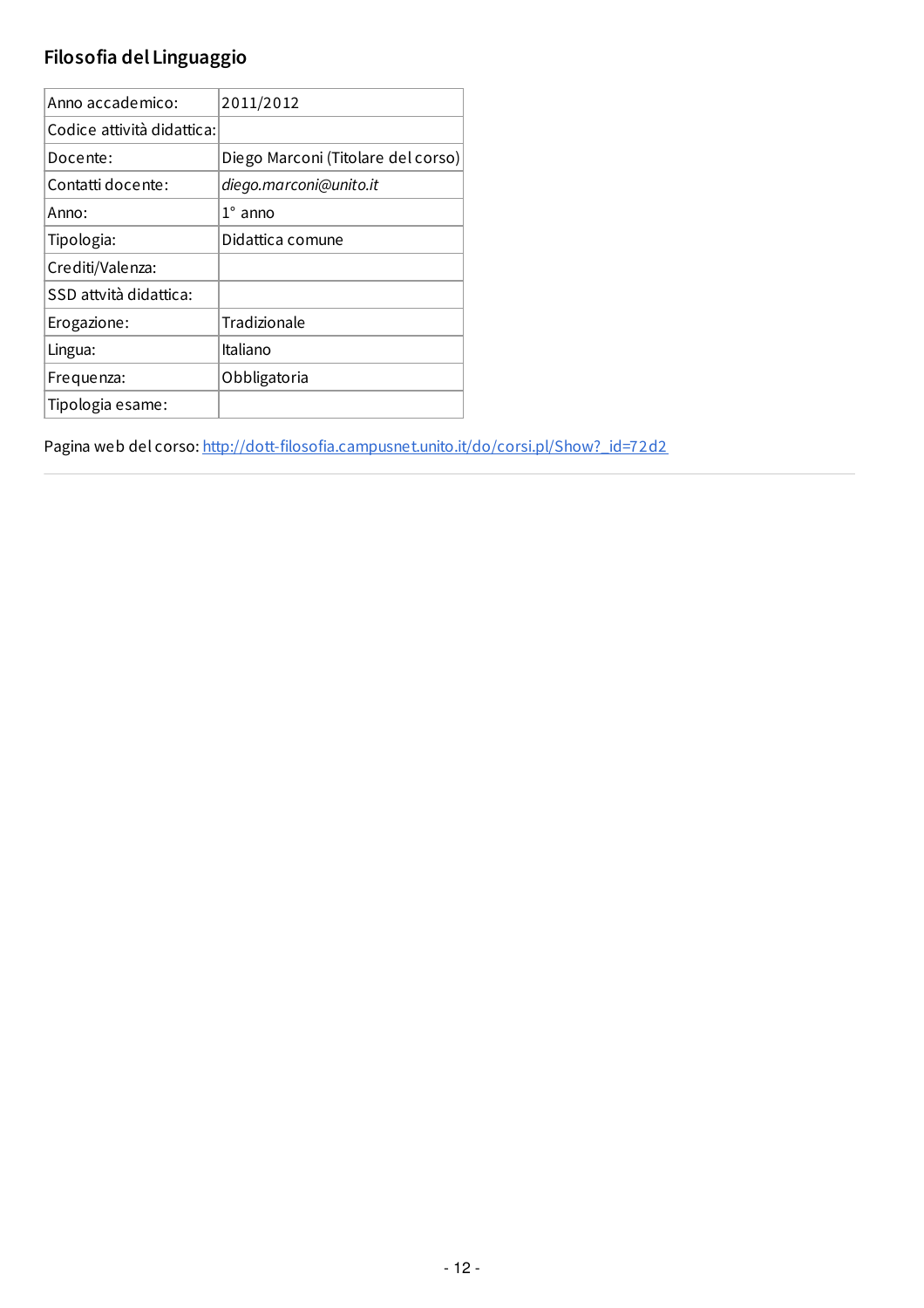## **Filosofia della biologia - Temi di metafisica della biologia tra scienza e società**

| Anno accademico:           |                      |
|----------------------------|----------------------|
| Codice attività didattica: |                      |
| Docente:                   |                      |
| Contatti docente:          |                      |
| Anno:                      |                      |
| Tipologia:                 | --- Didattica comune |
| Crediti/Valenza:           |                      |
| SSD attvità didattica:     |                      |
| Erogazione:                |                      |
| Lingua:                    | Italiano             |
| Frequenza:                 |                      |
| Tipologia esame:           |                      |

#### **MODALITÀ DI VERIFICA DELL'APPRENDIMENTO**

La valutazione si baserà su due elementi.

1. Partecipazione critica e attiva al corso;

2. Una presentazione orale (talk). Ciascun partecipante al corso si incaricherà di presentare al docente e ai colleghi – avvalendosi dell'ausilio di un testo scritto o di una presentazione ppt, e facendo riferimento alla letteratura secondaria che ritiene opportuno – una delle letture indicate specificamente per ogni lezione (riquadri in grigio). Chi non possedesse i testi o non riuscisse a reperirli agevolmente, non esiti a contattare il docente per ricevere copia.

Il talk dovrà presentare il contenuto del testo scelto, contestualizzandolo all'interno del relativo dibattito, ricostruendone la linea argomentativa e proponendo possibili obiezioni o spunti di riflessione. La durata del talk sarà di 20 min. più 10 min. di discussione collettiva.

N.B.

Uno stesso testo non può essere l'oggetto principale di più di una presentazione (mentre può essere usato come letteratura secondaria). Ogni studente è pregato di mettersi in contatto quanto prima (e non oltre il 15 SETTEMBRE) con il docente per concordare il talk.

#### **PROGRAMMA**

1. Organismi e individui 23/09/2013, h. 10-13 / 14-17

Si ricostruisce il dibattito relativo all'individualità biologica, dalla simple view alla teoria degli individui darwiniani. (a) si introduce la teoria dell'evoluzione nell'originaria versione darwiniana e nella sua versione della Nuova Sintesi; (b) si discute il caso dell'Intelligent Design come esempio di teoria pseudo-scientifica; (c) si introduce il dibattito relativo alle unità della selezione e all'individualità biologica.

#### Bibliografia

Godfrey-Smith, P. (2011), The Evolution of the Individual, The Lakatos Award Lecture, LSE, Giugno 2011.

Janzen, D. H. (1977), What are Dandelions and Aphids?, in "The American Naturalist", 111, 979, pp. 586-9.

Wilson, J. A. (2000), Ontological Butchery: Organism Concepts and Biological Generalizations, in "Philosophy of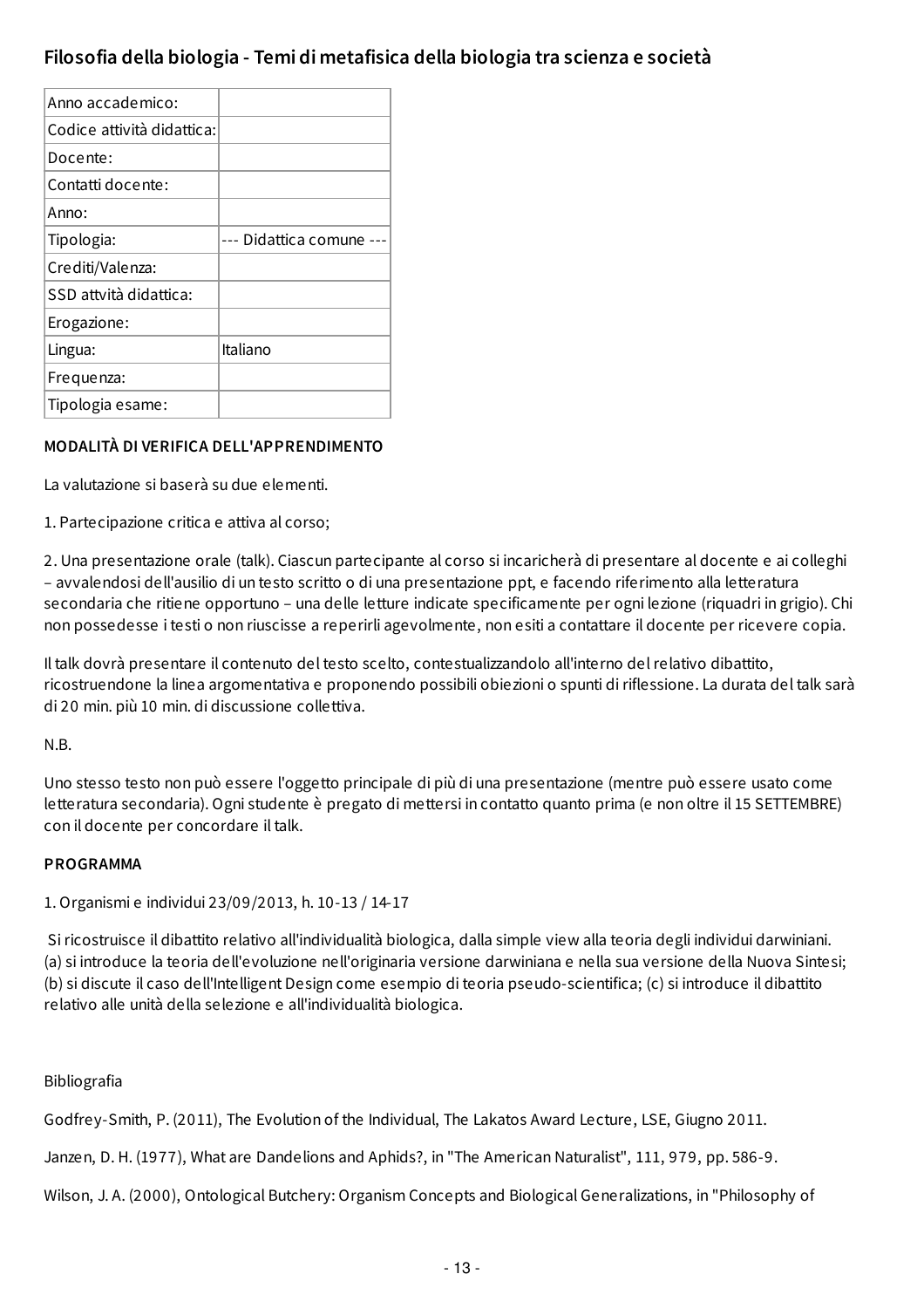Science", 67, pp. S301-S311

Wilson R. A. (2005), Genes and the Agents of Life: The Individual in the Fragile Sciences: Biology, Cambridge University Press, New York (cap. 3, pp. 47-96)

2. Il "problema delle specie" e la metafisica della persistenza 24/09/2013, h. 10-13 / 14-17

[Intervento di Luca Angelone, PhD – Independent Researcher]

(a) Si illustra il "problema delle specie" come caso biologico della "disputa sugli universali" e si introducono (b) le sue implicazioni etiche e (c) metafisiche.

#### Bibliografia

De Queiroz, K. (2007), Species Concepts and Species Delimitation, in "Systematic Biology", 56, pp. 879-66.

Ghiselin M. T. (1974), A Radical Solution to the Species Problem, in "Systematic Zoology", 23, pp. 436-44.

Kitcher Ph. (1984), Species, in "Philosophy of Science", 51, pp. 308-33.

Mayr, R. (1996), What is a Species and What is Not?, in "Philosophy of Science", 63, pp. 262-77.

3. La selezione sessuale e il dibattito «sessi – generi&raquo 25/09/2013, h. 10-13 / 14-17

[Intervento di Vera Tripodi, PhD - LabOnt]

(a) Si introduce l'"enigma del sesso", vale a dire la ragione che indusse Darwin a postulare un tipo di selezione ulteriore rispetto a quella naturale; (b) si discute il caso della sociobiologia.<

#### Bibliografia

Darwin, C. (1859), On the Origin of Species by Means of Natural Selection, or the Preservation of Favoured Races in the Struggle for Life,

John Murray, London (cap. IV, Sexual Selection, pp. 87-90) & Id. (1871) The Descent of Man, and Selection in Relation to Sex, John Murray, London (cap. XIX).

De Beauvoir s. (1949), Le Deuxième Sexe, Gallimard, Paris (Il secondo sesso, trad. it. di M. Adreose, R. Cantini, il Saggiatore, Milano 2002, parte I, cap. I).

Fausto-Sterling A. (1993), The Five Sexes: Why Male and Female are Not Enough, in "The Sciences", 33, pp. 20-4. & Id. (2000), The Five Sexes, Revisited. The Varieties of Sex Will Test Medical Values and Social Norms, in "The Sciences", 40, pp. 18-23.

Wilson, E. O. (1975), For Sociobiology, in "New York Review of Books", 11 dicembre & Allen E., et al. (1975) Against Sociobiology, in "New York Review of Books", 13 novembre.

4. Biodiversità e conservazione 26/09/2013, h. 10-13 / 14-17

Si presenta il tema della "biodiversità" attraverso le sue principali articolazioni: semantica (significato e genesi del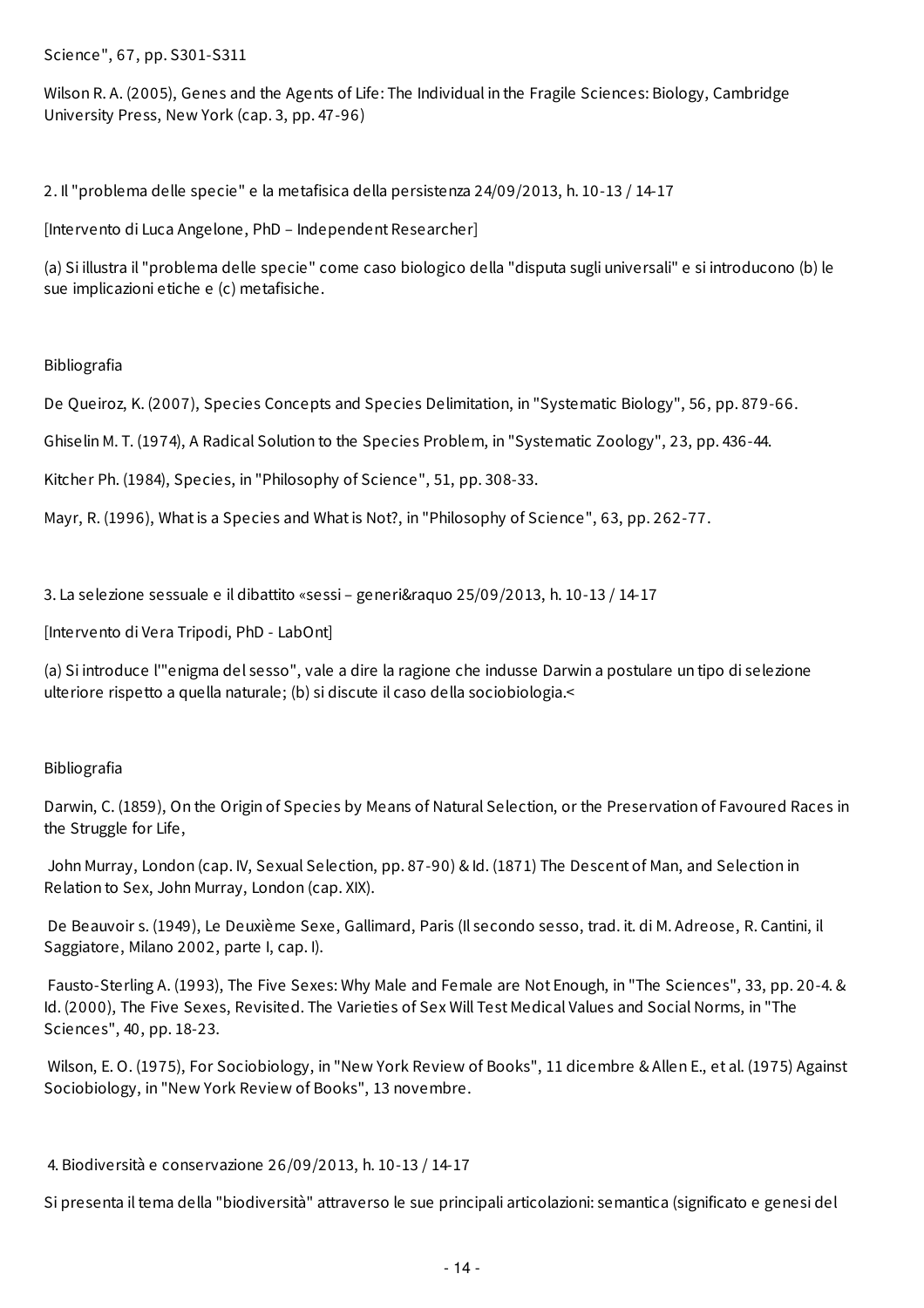termine – il problema della definizione), metafisica (le componenti della biodiversità e la distinzione tra componenti e indicatori), etica e politica (principali teorie del valore della biodiversità).

#### Bibliografia

Delong D. C. Jr. (1996), Defining Biodiversity, in "Wildlife Society Bulletin", 24, pp. 738-49.

Norton, B., Commodity, Amenity, and Morality: The Limits of Quantification in Valuing Biodiversity & Ehrenfeld, Why Put a Value on Biodiversity, in E. O. Wilson ed. (1988) Biodiversity, National Academy Press, Washington D.C. (pp. 200-205 &212-217).

Quine W. V. O. (1969), Natural Kinds, in Id., Ontological Relativity and Other Essays, Columbia University Press, New York, pp. 114-38.

Sarkar, S. (2002), Defining 'Biodiversity': Assessing Biodiversity, in "Monist" 1: 131- 155.

5. La rivoluzione biotecnologica 27/09/2013, h. 10-13 / 14-17

Dopo una breve ricostruzione storica della cosiddetta "rivoluzione biotecnologica" si passano in rassegna i risultati raggiunti finora dalla ricerca di base legata alle biotecnologie e si discutono alcuni aspetti di filosofia applicata riguardanti, in particolare, il nuovo ruolo dello scienziato, la questione dei biobrevetti e degli organismi e dei cibi geneticamente modificati.

#### Bibliografia

Ederle (a c. di), "OGM in agricoltura", Prometeus. Inserto Speciale 3 (maggio 2005)

Levidow et al. (2007) Recasting "Substantial Equivalence": Transatlantic Governance of GM Food, in "Science, Technology, & Human Values", Vol. 32, No. 1 (Jan., 2007), pp. 26-64

Watson J. D., Berry A. (2003), DNA. The Secret of Life, Alfred A. Knopf, New York (DNA. Il segreto della vita, trad. it. di I.C. Blum, Adelphi, Milano 2004). (Cap. 4).

La filosofia della biologia è una disciplina che sta acquisendo rapidamente un'importanza e una diffusione rilevante, soprattutto in ambito internazionale. Le ragioni di questa popolarità risiedono, almeno in parte, nell'estrema attualità e concretezza di molti dei temi trattati e nella capacità dei filosofi della biologia di interagire sia con gli scienziati e sia con la politica e il vivere civile. Con gli scienziati perché la filosofia della biologia è, in un primo senso, "pura", cioè filosofia di una scienza particolare, e dunque rivolta all'indagine e alla definizione di quelle questioni che riguardano i fondamenti e i metodi della scienza cui fa riferimento. Con la politica e il vivere civile perché la filosofia della biologia è, in un secondo senso, "applicata". Infatti, nel momento in cui certe applicazioni della biologia, come oggi avviene, danno forma alle nostre esistenze presenti e future – per fare un esempio, pensiamo alla rivoluzione biotecnologica – allora la filosofia, da un lato, viene chiamata a pronunciarsi in merito ai nuovi orizzonti di significato che si schiudono alle nostre esistenze, dall'altro può fornire gli strumenti per una chiarificazione concettuale in questioni di etica medica, di conservazione ambientale, di salute pubblica, di pari opportunità.

Il corso si articola in 5 lezioni dedicate, ciascuna, a un tema di filosofia della biologia, in parte frontali, in parte seminariali. È inoltre prevista la partecipazione di relatori esterni che possano fornire utili insight e approfondimenti sui temi trattati.

Durata: 10 lezioni di 3 ore ciascuna.

Data: 23 - 27 settembre, due lezioni al giorno.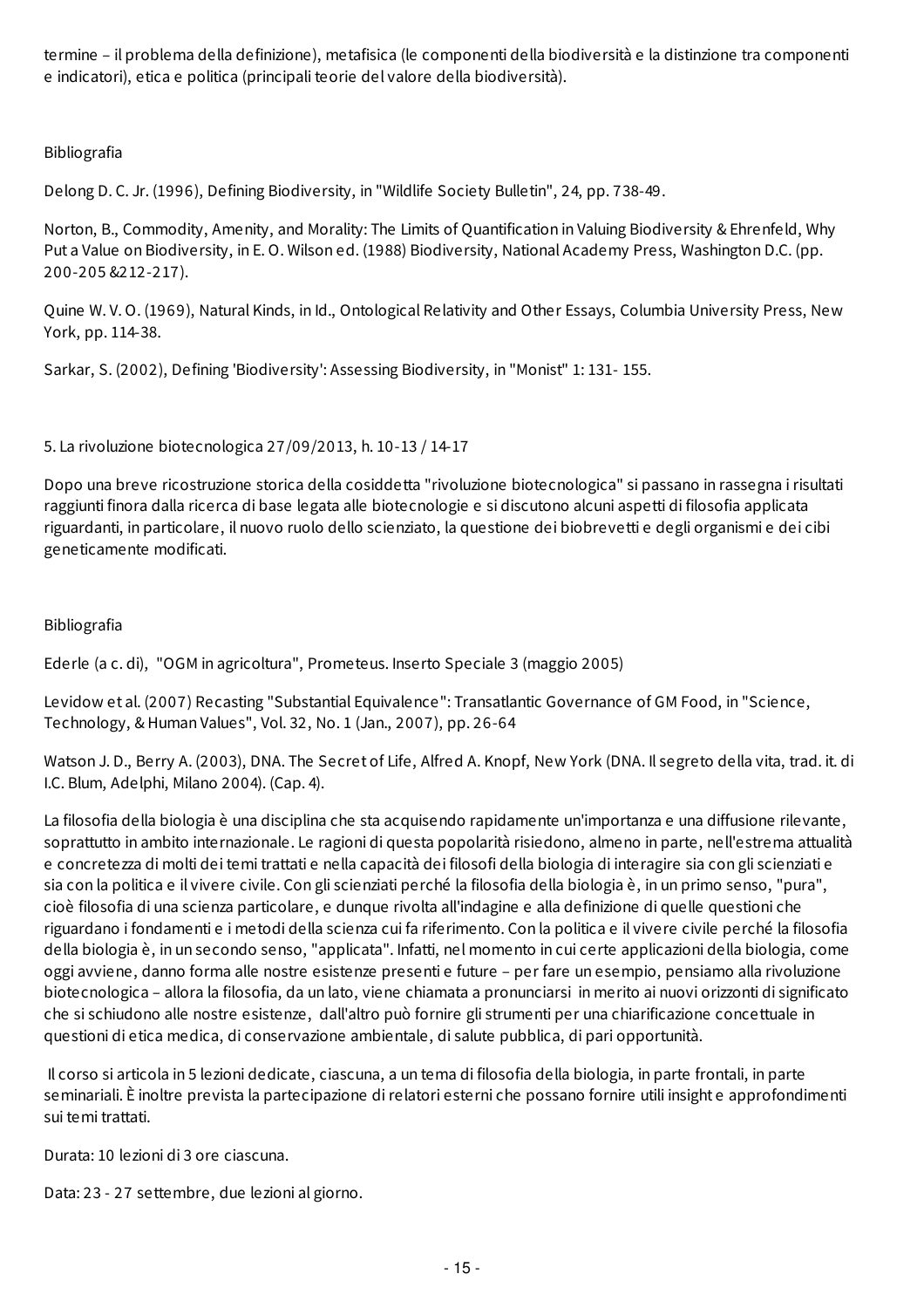#### <span id="page-16-0"></span>**TESTI CONSIGLIATI E BIBLIOGRAFIA**

Nota. I testi indicati in seguito sono di riferimento generale, e la loro lettura è suggerita ma non richiesta. Le letture obbligatorie e la struttura della parte seminariale del corso saranno concordate con i partecipanti prima dell'inizio del corso.

P. Andrée (2007), Genetically Modified Diplomacy, University of British Columbia Press, Vancouver.

A. Borghini, E. Casetta, Filosofia della biologia (Roma, Carocci, forthcoming)

C. Darwin, L'origine delle specie, 1859 (on line: http://darwin-online.org.uk/content/frameset? itemID=F373&viewtype=side&p ageseq=1

S.J. Gould, La struttura della teoria dell'evoluzione (ediz. it. a cura di T. Pievani, Codice Edizioni, Torino, 2003)

J. Maclaurin, K. Sterelny, What is Biodiversity (University of Chicago Press, Chicago, 2008)

A. Minelli, Individuals, Hierarchies and the Levels of Selection – A Chapter in Gould's Evolutionary Theory (in G.A. Danieli, A. Minelli e T. Pievani, Eds., Stephen J. Gould's Legacy: Nature, History, Society, Springer, Milano, forthcoming).

A. Pilastro, Sesso ed evoluzione (Milano, Bompiani, 2007)

T. Pievani, Introduzione alla filosofia della biologia(Laterza, Roma-Bari, 2005)

R. Richards, The Species Problem (Cambridge University Press, Cambridge, 2010).&nbsp

E.O. Wilson, Sociobiologia. La nuova sintesi (trad. it. di A. Suvero, Zanichelli, Bologna 1979).

E.O. Wilson, Biodiversity (National Academy Press, Washington D.C., 1988).

J. Wilson, Biological Individuality. The Identity and Persistence of Living Entities (Cambridge University Press, Cambridge, 1999)

Pagina web del corso: [http://dott-filosofia.campusnet.unito.it/do/corsi.pl/Show?\\_id=ye2c](http://dott-filosofia.campusnet.unito.it/do/corsi.pl/Show?_id=ye2c)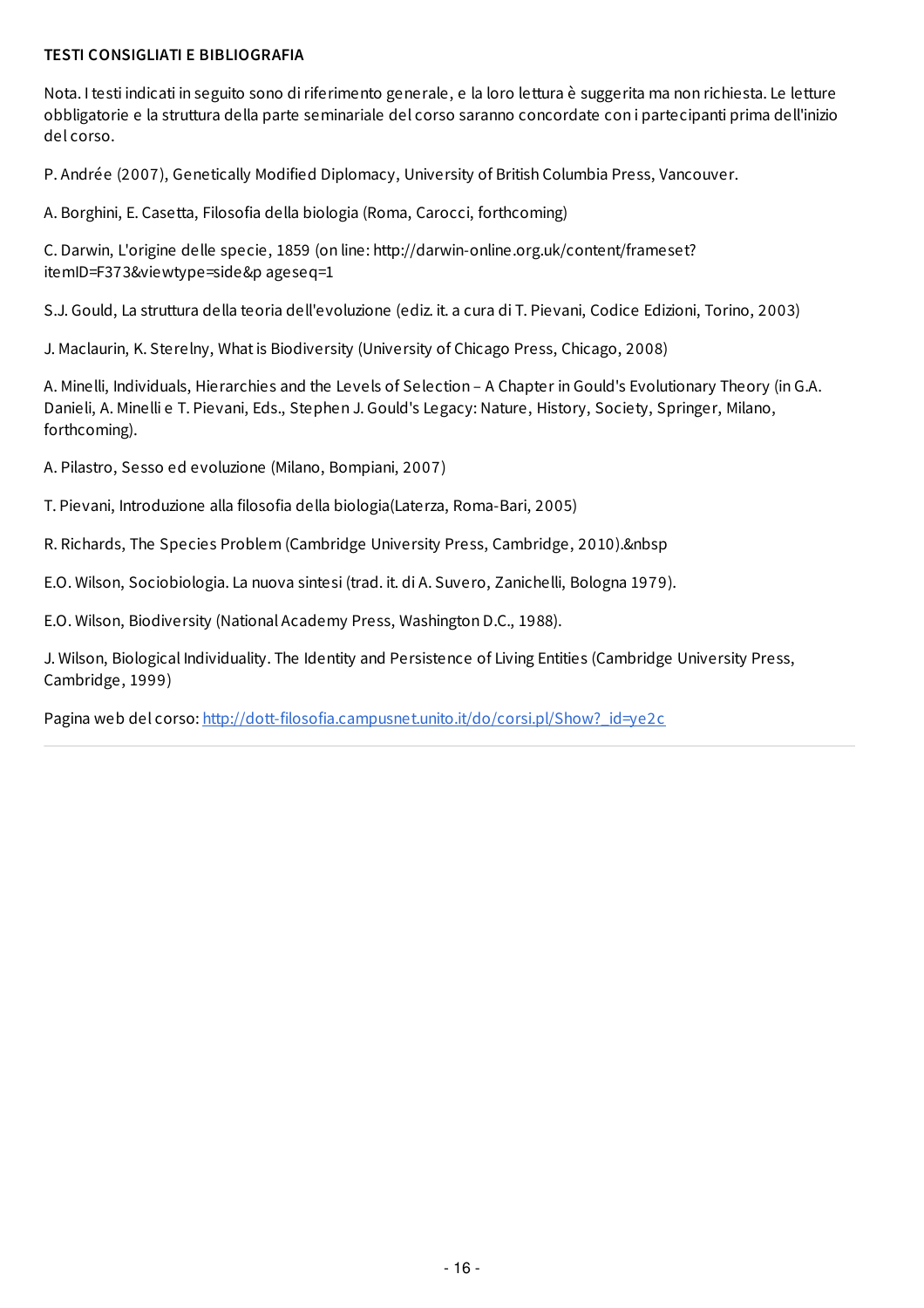# <span id="page-17-0"></span>**Filosofia della mente**

| Anno accademico:           | 2011/2012                                |
|----------------------------|------------------------------------------|
| Codice attività didattica: |                                          |
| Docente:                   | Alfredo Paternoster (Titolare del corso) |
| Contatti docente:          |                                          |
| Anno:                      | $1^\circ$ anno                           |
| Tipologia:                 | Didattica comune                         |
| Crediti/Valenza:           |                                          |
| SSD attvità didattica:     |                                          |
| Erogazione:                | Tradizionale                             |
| Lingua:                    | Italiano                                 |
| Frequenza:                 | Obbligatoria                             |
| Tipologia esame:           |                                          |

Pagina web del corso: [http://dott-filosofia.campusnet.unito.it/do/corsi.pl/Show?\\_id=fc5f](http://dott-filosofia.campusnet.unito.it/do/corsi.pl/Show?_id=fc5f)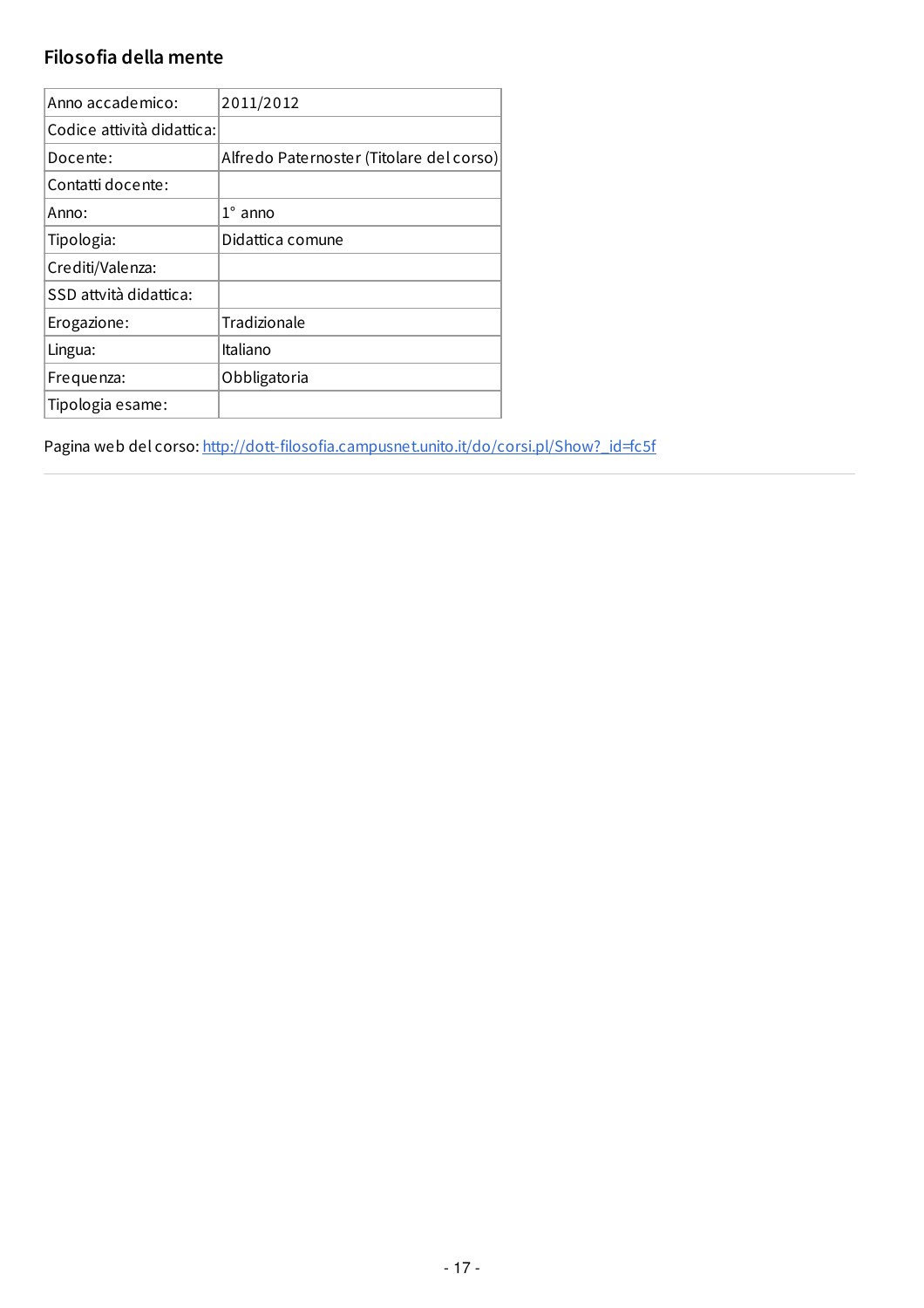## <span id="page-18-0"></span>**La metafisica "rivoluzionaria"di Kant**

| Anno accademico:           | 2011/2012                               |
|----------------------------|-----------------------------------------|
| Codice attività didattica: |                                         |
| Docente:                   | Gaetano Chiurazzi (Titolare del corso)  |
| Contatti docente:          | 011 6708231, gaetano.chiurazzi@unito.it |
| Anno:                      | $1^\circ$ anno                          |
| Tipologia:                 | --- Didattica comune ---                |
| Crediti/Valenza:           |                                         |
| SSD attvità didattica:     |                                         |
| Erogazione:                |                                         |
| Lingua:                    | Italiano                                |
| Frequenza:                 |                                         |
| Tipologia esame:           |                                         |

#### **PROGRAMMA**

#### **TESTI CONSIGLIATI E BIBLIOGRAFIA**

Kant, Critica della ragion pura (le due prefazioni e la dottrina trascendentale del metodo, cap. I, sez. II

Pagina web del corso: [http://dott-filosofia.campusnet.unito.it/do/corsi.pl/Show?\\_id=ea3c](http://dott-filosofia.campusnet.unito.it/do/corsi.pl/Show?_id=ea3c)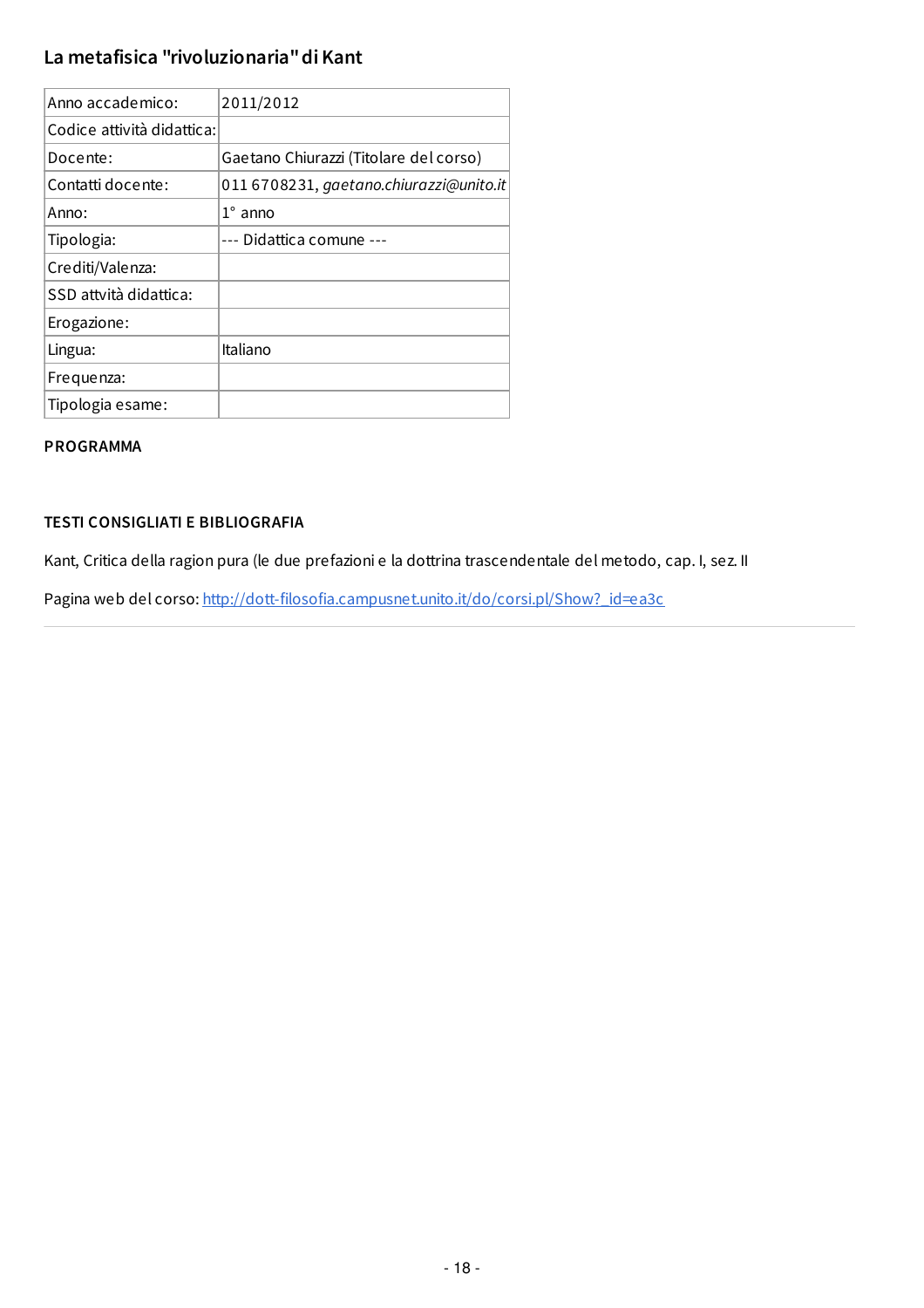# <span id="page-19-0"></span>**La nuova fondazione dell'ontologia in Leibniz**

| Anno accademico:           | 2011/2012                        |
|----------------------------|----------------------------------|
| Codice attività didattica: |                                  |
| Docente:                   | Andrea Poma (Titolare del corso) |
| Contatti docente:          | 0116708204, andrea.poma@unito.it |
| Anno:                      | $1^\circ$ anno                   |
| Tipologia:                 | --- Didattica comune ---         |
| Crediti/Valenza:           |                                  |
| SSD attvità didattica:     |                                  |
| Erogazione:                |                                  |
| Lingua:                    | Italiano                         |
| Frequenza:                 |                                  |
| Tipologia esame:           |                                  |
|                            |                                  |

Pagina web del corso: [http://dott-filosofia.campusnet.unito.it/do/corsi.pl/Show?\\_id=4e19](http://dott-filosofia.campusnet.unito.it/do/corsi.pl/Show?_id=4e19)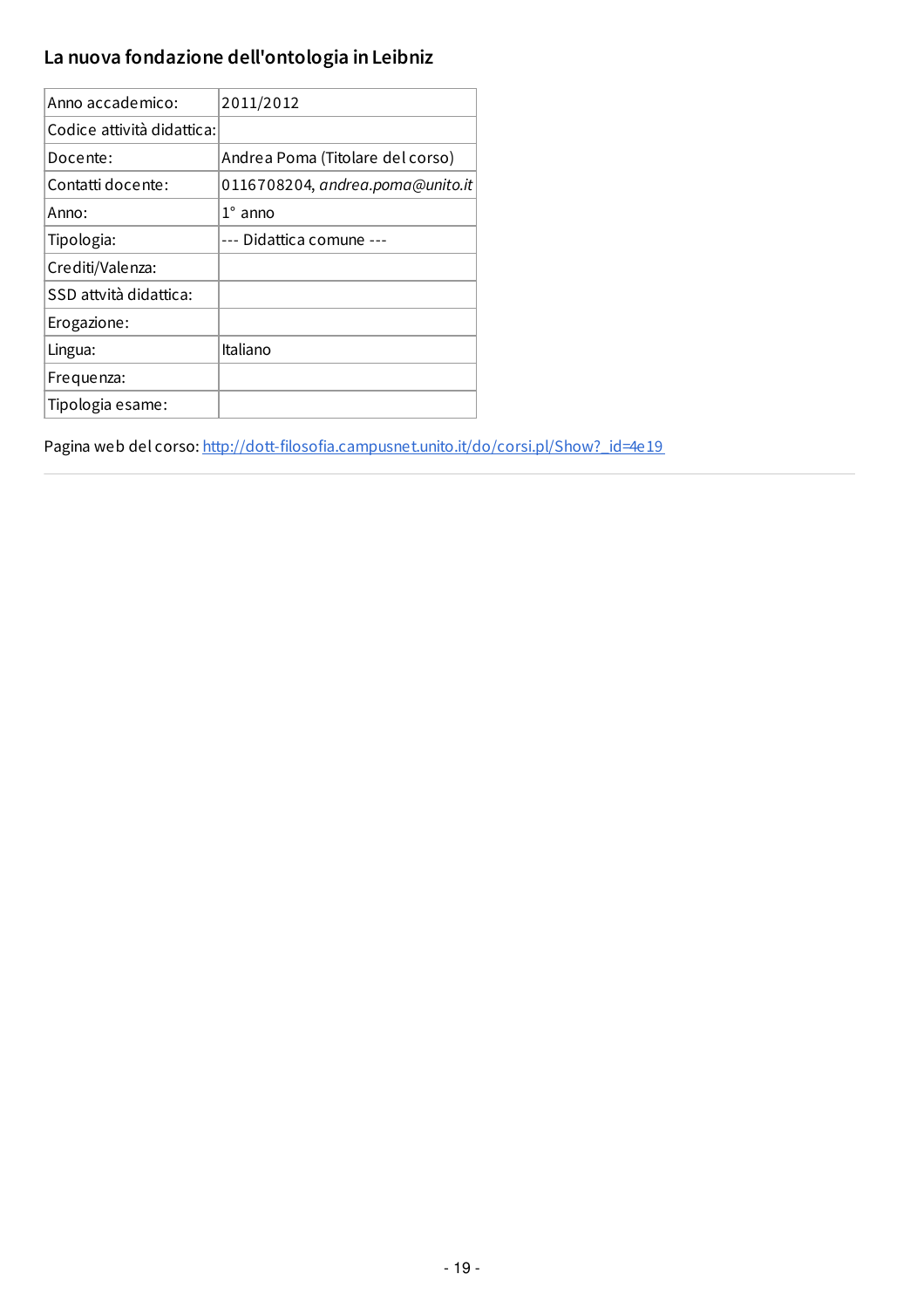# <span id="page-20-0"></span>**Le riviste**

| Anno accademico:           | 2011/2012                          |
|----------------------------|------------------------------------|
| Codice attività didattica: |                                    |
| Docente:                   | Diego Marconi (Titolare del corso) |
| Contatti docente:          | diego.marconi@unito.it             |
| Anno:                      | $1^\circ$ anno                     |
| Tipologia:                 | Didattica comune                   |
| Crediti/Valenza:           |                                    |
| SSD attvità didattica:     |                                    |
| Erogazione:                | Tradizionale                       |
| Lingua:                    | Italiano                           |
| Frequenza:                 | Obbligatoria                       |
| Tipologia esame:           |                                    |

Pagina web del corso: [http://dott-filosofia.campusnet.unito.it/do/corsi.pl/Show?\\_id=48ac](http://dott-filosofia.campusnet.unito.it/do/corsi.pl/Show?_id=48ac)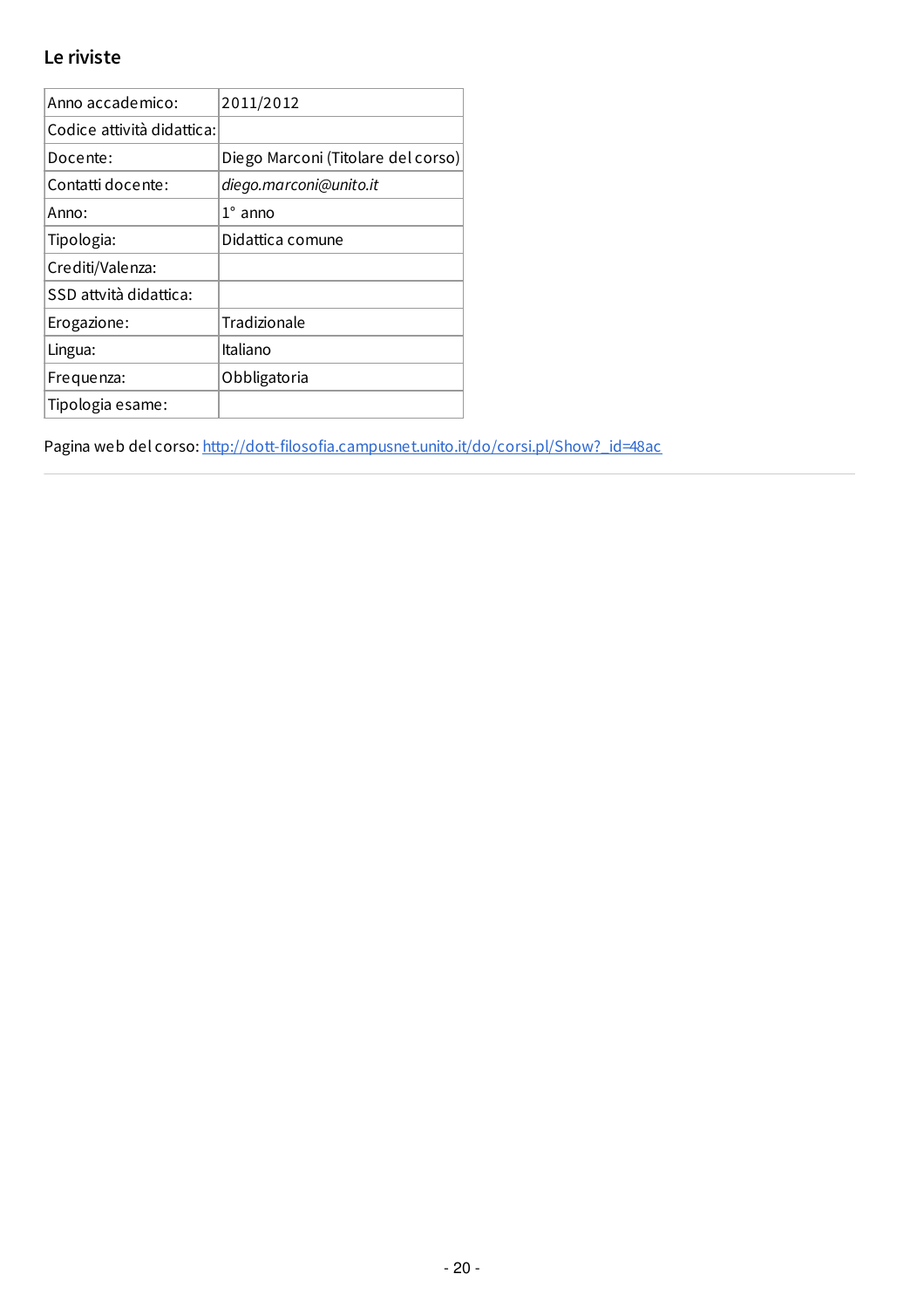## <span id="page-21-0"></span>**Mutamenti di paradigma nella storia della filosofia**

| Anno accademico:           | 2011/2012                                  |
|----------------------------|--------------------------------------------|
| Codice attività didattica: |                                            |
| Docente:                   | Prof. Massimo Ferrari (Titolare del corso) |
| Contatti docente:          | 011 6708201, massimo.ferrari@unito.it      |
| Anno:                      | $1^\circ$ anno                             |
| Tipologia:                 | Didattica comune                           |
| Crediti/Valenza:           | 0                                          |
| SSD attvità didattica:     | M-FIL/06 - storia della filosofia          |
| Erogazione:                | Tradizionale                               |
| Lingua:                    | Italiano                                   |
| Frequenza:                 | Obbligatoria                               |
| Tipologia esame:           |                                            |

#### **PROGRAMMA**

Nella prima parte verrà presentato, prendendo spunto dal testo di Giulio Preti distribuito in fotocopia ai dottorandi, un caso significativo di mutamento di "parametro" nella storia della filosofia dell'ultimo quarto di secolo. L'attenzione sarà rivolta all'historical turn che si è compiuto nella filosofia analitica e che ha consentito di rileggere in chiave di ricostruzione storica le origini, gli sviluppi e le articolazioni della filosofia analitica. In particolare verrano presentati e discussi gli studi di Michael Dummett, Alberto Coffa, Rudolf Haller, Barry Smith, Michael Friedman, Alan W. Richardson, Robert Hanna.

Nella seconda parte verrà discusso il testo di Giulio Preti e verranno fornite indicazioni relative al dibattito sulla storiografia filosofica che si è svolto in Italia negli anni Cinquanta e che si è prolungato, seppure in forma più marginale, sino ad oggi. Al centro di questo genere di discussioni vi è il rapporto tra filosofia e storia della filosofia, un tema che ha del resto più volte riscosso l'interesse della comunità filosofica internazionale.

#### **TESTI CONSIGLIATI E BIBLIOGRAFIA**

Giulio Preti, "Continuità e discontinuità nella storia della filosofia" (1951), in Saggi filosofici, a cura di M. Dal Pra, Firenze, La Nuova Italia, 1976, vol. II, pp. 217-243.

Pagina web del corso: http://dott-filosofia.campusnet.unito.it/do/corsi.pl/Show? id=02ba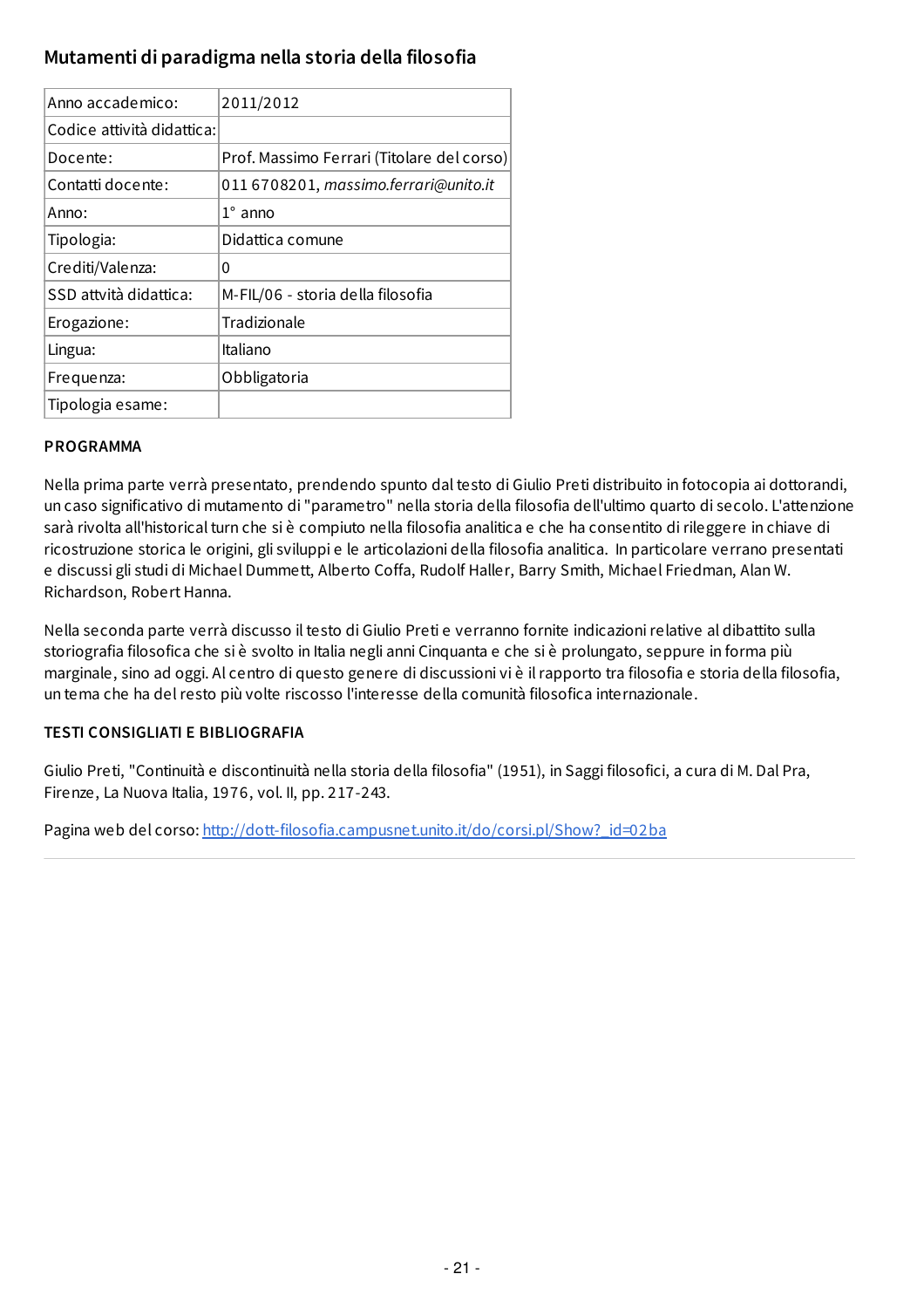#### <span id="page-22-0"></span>**Neurosemantica**

| Anno accademico:           | 2012/2013            |
|----------------------------|----------------------|
| Codice attività didattica: |                      |
| Docente:                   |                      |
| Contatti docente:          |                      |
| Anno:                      | $2^\circ$ anno       |
| Tipologia:                 | --- Didattica comune |
| Crediti/Valenza:           |                      |
| SSD attvità didattica:     |                      |
| Erogazione:                |                      |
| Lingua:                    | Italiano             |
| Frequenza:                 |                      |
| Tipologia esame:           |                      |

#### **TESTI CONSIGLIATI E BIBLIOGRAFIA**

- D. Marconi, Semantica cognitiva, in M. Santambrogio (a cura di), Introduzione alla filosofia analitica del linguaggio, Laterza, Roma-Bari 1992, solo primi due paragrafi (pp. 431-446).
- L. Barsalou et al., Grounding conceptual knowledge in modality-specific systems, "Trends in cognitive science", 7, 2 (2003), pp. 84-91.
- T. Valentine, T. Brennen, S. Brédart, The Cognitive Psychology of Proper Names, chap. 3. (pp. 33-49).
- A. Paternoster, Le teorie simulative della comprensione e l'idea di cognizione incarnata, "Sistemi intelligenti" XXII, 1(2010), pp. 139-159.
- D. Marconi et al., The neural substrates of inferential and referential semantic processing, "Cortex", 2012.
- F. Pulvermüller, Meaning and the brain: The neurosemantics of referential, interactive, and combinatorial knowledge, "Journal of Neurolinguistics", 2012, 5, pp. 423-459.

Pagina web del corso: [http://dott-filosofia.campusnet.unito.it/do/corsi.pl/Show?\\_id=q3pj](http://dott-filosofia.campusnet.unito.it/do/corsi.pl/Show?_id=q3pj)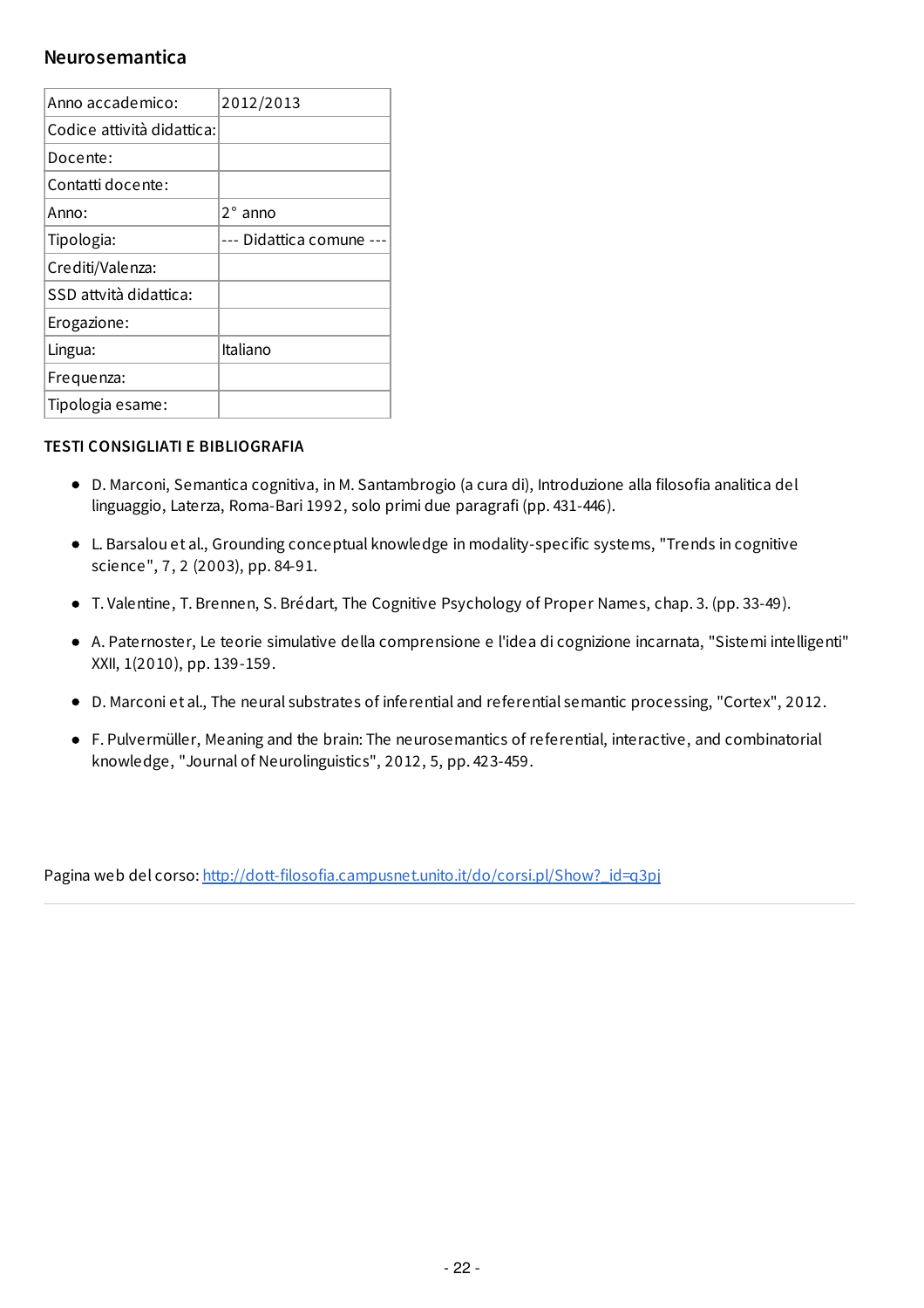# <span id="page-23-0"></span>**Ontologia**

| Anno accademico:           | 2011/2012                              |
|----------------------------|----------------------------------------|
| Codice attività didattica: |                                        |
| Docente:                   | Guido Bonino (Titolare del corso)      |
| Contatti docente:          | +39-011-6703742, guido.bonino@unito.it |
| Anno:                      | $1^\circ$ anno                         |
| Tipologia:                 | Didattica comune                       |
| Crediti/Valenza:           |                                        |
| SSD attvità didattica:     |                                        |
| Erogazione:                |                                        |
| Lingua:                    | Italiano                               |
| Frequenza:                 | Obbligatoria                           |
| Tipologia esame:           |                                        |

Pagina web del corso: [http://dott-filosofia.campusnet.unito.it/do/corsi.pl/Show?\\_id=979e](http://dott-filosofia.campusnet.unito.it/do/corsi.pl/Show?_id=979e)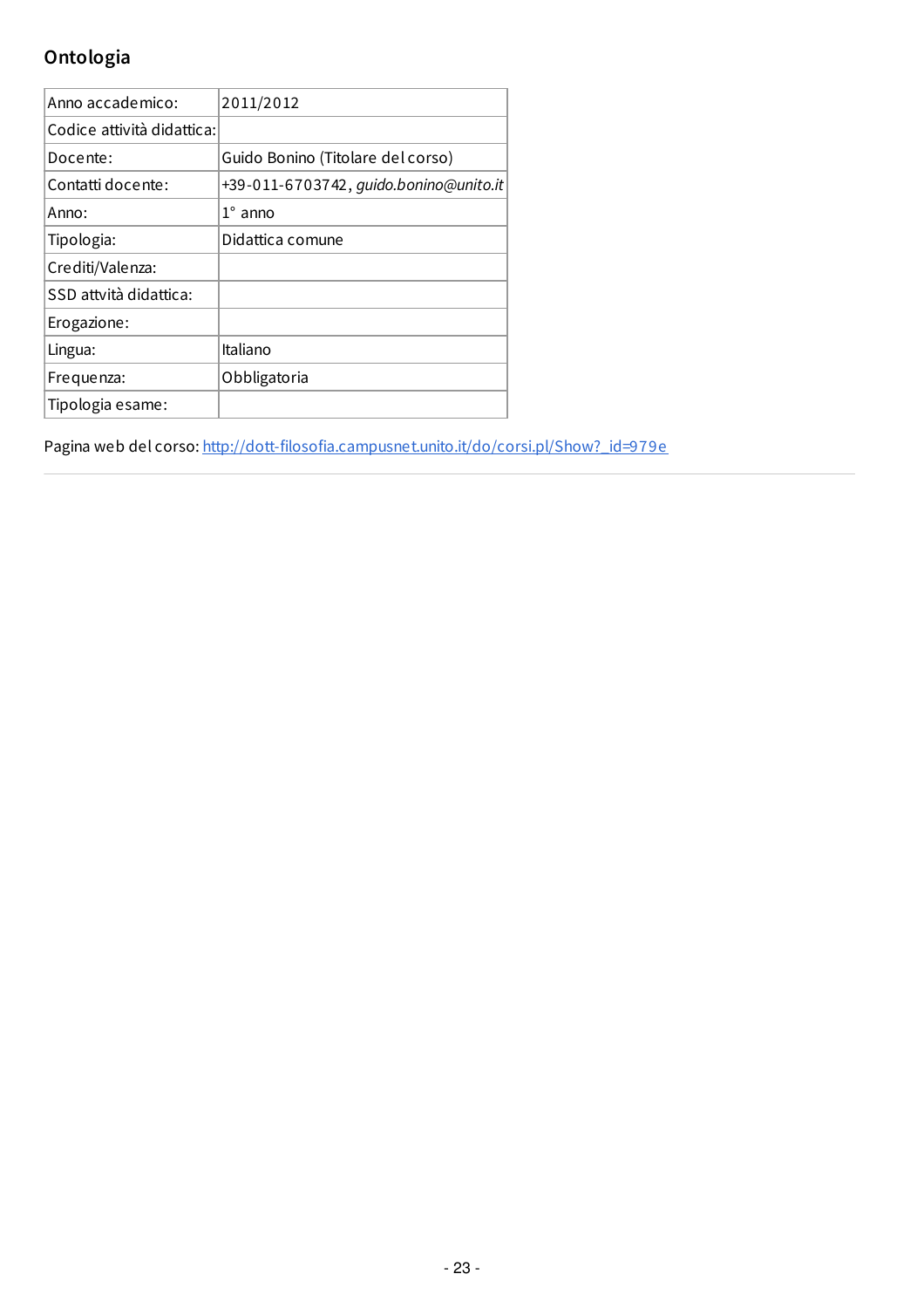# <span id="page-24-0"></span>**Ontologia**

| Anno accademico:           | 2011/2012                                    |
|----------------------------|----------------------------------------------|
| Codice attività didattica: |                                              |
| Docente:                   | Prof. Maurizio Ferraris (Titolare del corso) |
| Contatti docente:          | 011 6703738, maurizio.ferraris@unito.it      |
| Anno:                      | $1^\circ$ anno                               |
| Tipologia:                 | --- Didattica comune ---                     |
| Crediti/Valenza:           |                                              |
| SSD attvità didattica:     |                                              |
| Erogazione:                |                                              |
| Lingua:                    | Italiano                                     |
| Frequenza:                 |                                              |
| Tipologia esame:           |                                              |

Pagina web del corso: [http://dott-filosofia.campusnet.unito.it/do/corsi.pl/Show?\\_id=456b](http://dott-filosofia.campusnet.unito.it/do/corsi.pl/Show?_id=456b)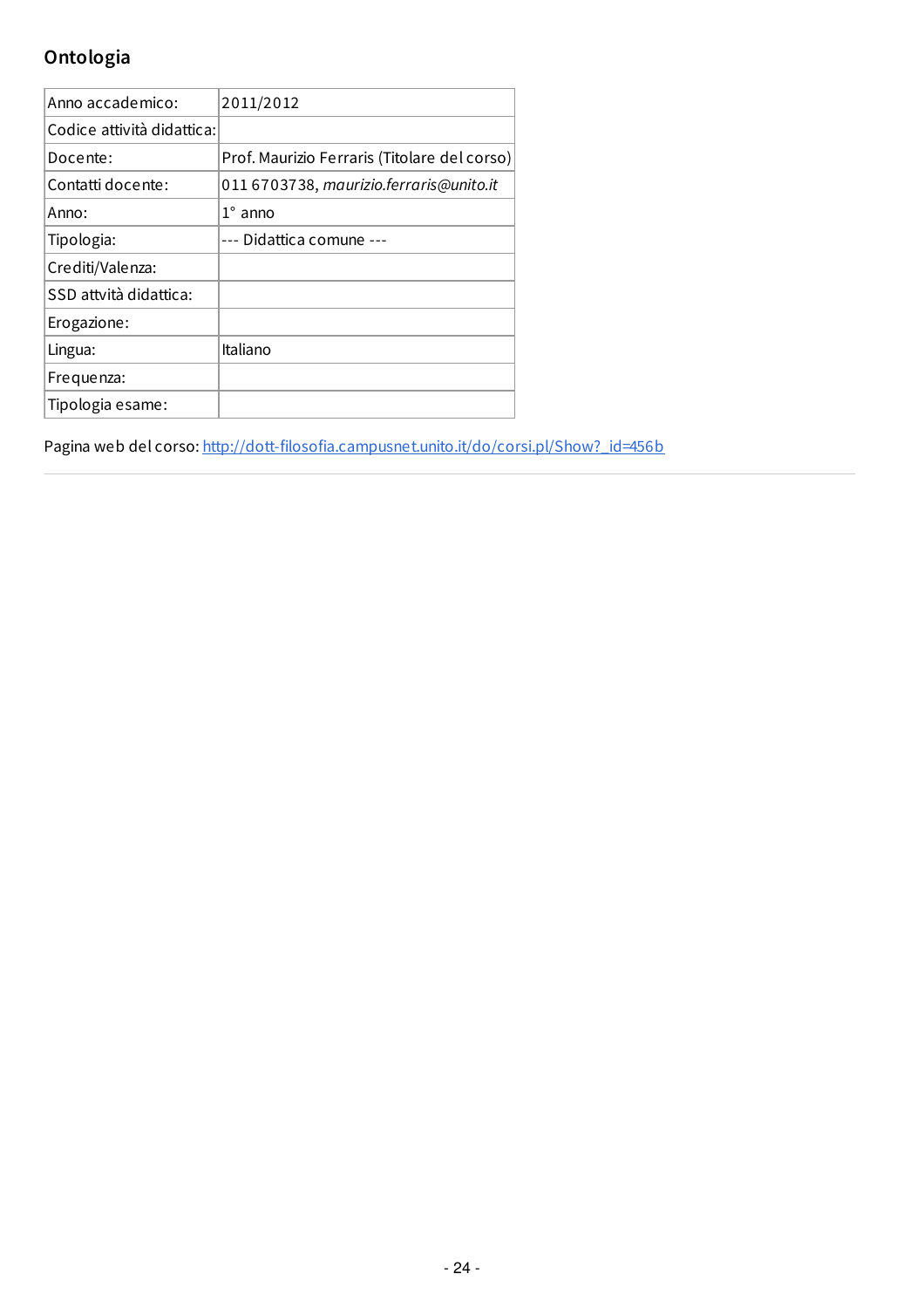# <span id="page-25-0"></span>**Panoramica filosofia teoretica**

| Anno accademico:           | 2011/2012                                  |
|----------------------------|--------------------------------------------|
| Codice attività didattica: |                                            |
| Docente:                   | Prof. Gianluca Cuozzo (Titolare del corso) |
| Contatti docente:          | 011 6708217, gianluca.cuozzo@unito.it      |
| Anno:                      |                                            |
| Tipologia:                 | Didattica comune                           |
| Crediti/Valenza:           |                                            |
| SSD attvità didattica:     |                                            |
| Erogazione:                |                                            |
| Lingua:                    | Italiano                                   |
| Frequenza:                 |                                            |
| Tipologia esame:           |                                            |

Pagina web del corso: [http://dott-filosofia.campusnet.unito.it/do/corsi.pl/Show?\\_id=3e45](http://dott-filosofia.campusnet.unito.it/do/corsi.pl/Show?_id=3e45)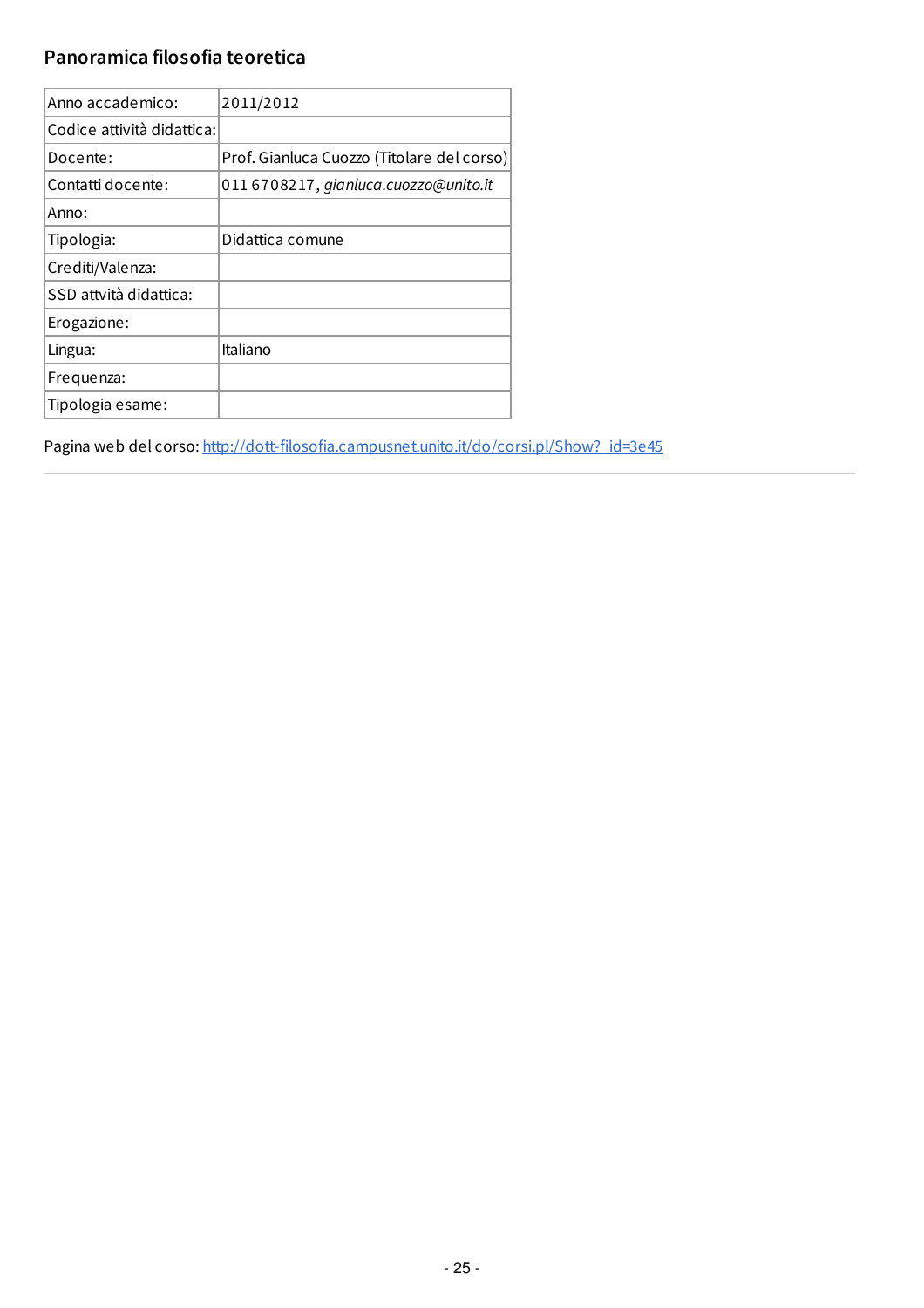### **Percezione**

| Anno accademico:           | 2012/2013            |
|----------------------------|----------------------|
| Codice attività didattica: |                      |
| Docente:                   |                      |
| Contatti docente:          |                      |
| Anno:                      | $2^{\circ}$ anno     |
| Tipologia:                 | --- Didattica comune |
| Crediti/Valenza:           |                      |
| SSD attvità didattica:     |                      |
| Erogazione:                |                      |
| Lingua:                    | Italiano             |
| Frequenza:                 |                      |
| Tipologia esame:           |                      |

#### **TESTI CONSIGLIATI E BIBLIOGRAFIA**

E' richiesta la lettura di almeno un testo di orientamento generale, scelto tra i seguenti:

- A. Bonomi, Eventi mentali, Milano, Il Saggiatore, 1983 (2a ed. Milano, Guerini, 1999)
- A. Paternoster, Il filosofo e i sensi, Roma, Carocci, 2007
- C. Calabi, Filosofia della percezione, Roma Bari, Laterza 2009
- A. Raftopoulos, Cognition and Perception, Cambridge MA, The MIT Press, 2009

E' richiesta la lettura di almeno altri quattro testi, scegliendone uno per ogni gruppo tematico, tra i seguenti:

1 Illusione

- J. Dancy, Arguments From Illusion, "The Philosophical Quarterly", Vol. 45, No. 181 (Oct., 1995)

- S.L. Reynolds, The Argument from Illusion, "Noûs", Vol. 34, No. 4 (Dec., 2000) 2 Gestalt

2 Gestalt

- W. Ehrenstein et al., Gestalt Issues in Modern Neurosciences, "Axiomates", 13, 2003

- O. Breidbach, J. Jost, On the gestalt concept, "Theory in Biosciences", 125 (2006)

- A. Raftopoulos, Ambiguous figures and representationalism, "Synthese", (2011) 3 Esperienza e contenuto

3 Esperienza e contenuto

- T. Crane, The origins of qualia, in T. Crane, & S. Patterson, eds., The History of the Mind-Body Problem, London, Routledge, 2000

- C. Peacocke, Does Perception Have a Nonconceptual Content?, "The Journal of Philosophy", Vol. 98, No. 5 (May, 2001)

- M. Tye, Representationalism and the Transparency of Experience, "Noûs", Vol. 36, No. 1 (Mar., 2002)

- T. Crane, The Intentional Structure of Consciousness, in A. Jokic, Q. Smith, eds., Consciousness: New Philosophical Perspectives, Oxford - New York, Oxford U.P., 2003

- J. Speaks, Is There a Problem about Nonconceptual Content?, "The Philosophical Review", Vol. 114, No. 3 (Jul., 2005)

- F. Jackson, Representation, Truth, Realism, "The Monist", Vol. 89, No. 1, Truth (Jan. 2006) - J. Kulvicki, What Is What It's Like? Introducing Perceptual Modes of Presentation, "Synthese", Vol. 156, No. 2 (May, 2007)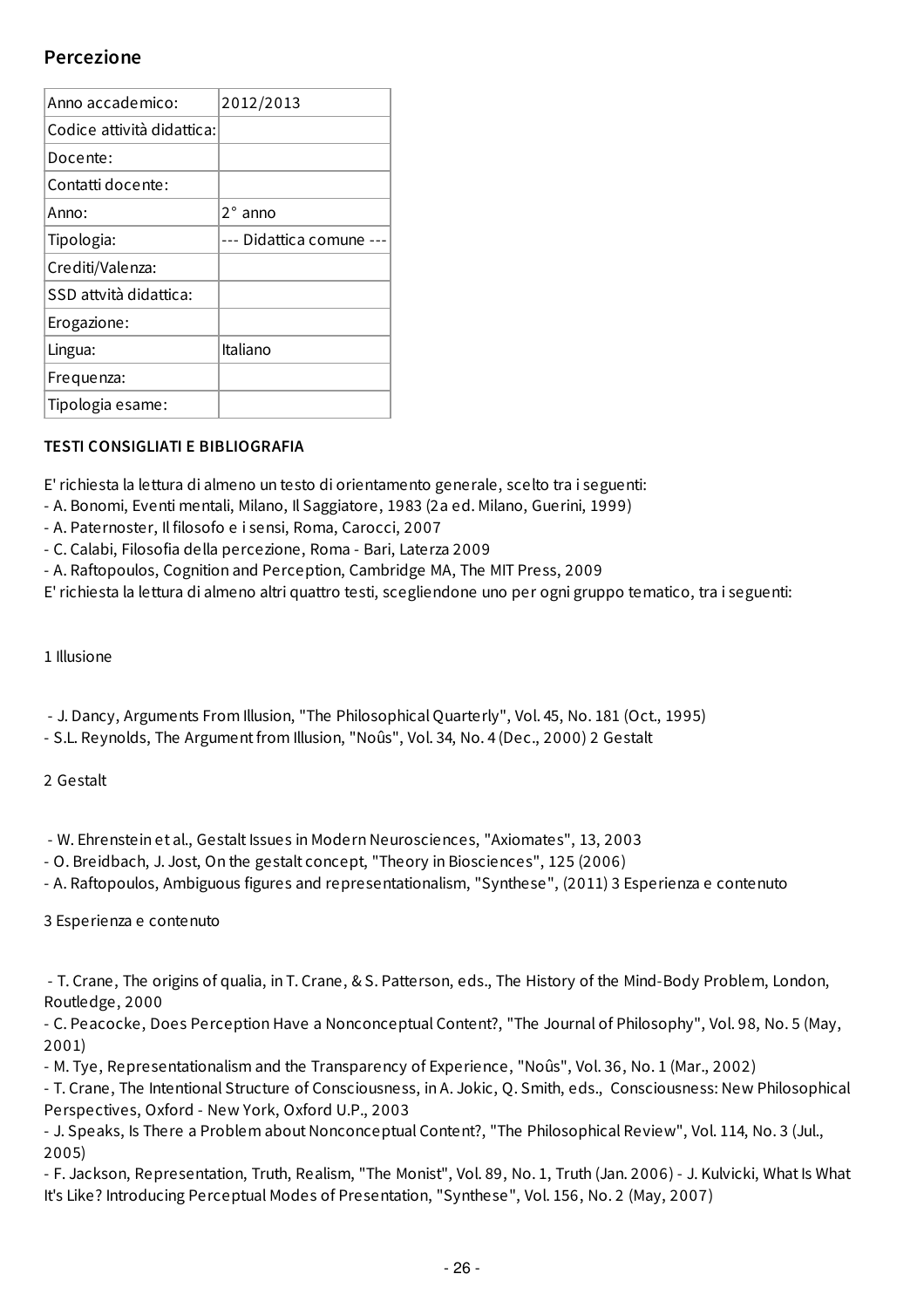<span id="page-27-0"></span>4 Percezione e azione

- J.K. O'Regan, A. Noë, A sensorimotor account of vision and visual consciousness, "Behavioral and Brain Sciences", 24 (2001)

- A. Clark, Visual Experience and Motor Action: Are the Bonds Too Tight?, "The Philosophical Review", Vol. 110, No. 4 (Oct., 2001)

- A. Noë, Experience without the Head, in T.S. Gendler, J. Hawthorne, eds., Perceptual Experience, Oxford - New York, Oxford U.P., 2010

Infine, alcuni testi di appoggio, relativi a singole questioni, utili per la lettura dei testi elencati in precedenza (voci della "Stanford Encyclopedia of Philosophy):

- Adams, Aizawa 2010 Causal Theories of Mental Content
- Bermúdez, Cahen 2011 Nonconceptual Mental Content
- BonJour 2007 Epistemological Problems of Perception
- Crane 2011 The problem of perception
- Degenaar, Lokhorst 2011 Molyneux's Problem
- Fumerton 2008 Knowledge by Acquaintance vs. Description
- Huemer 2011 Sense-data
- Pitt 2012 Mental representation
- Siegel 2010 The Contents of Perception
- Soteriou 2009 The Disjunctive Theory of Perception
- Tye 2013 Qualia
- Wilson, Foglia 2011 Embodied Cognition

Pagina web del corso: http://dott-filosofia.campusnet.unito.it/do/corsi.pl/Show? id=h1b8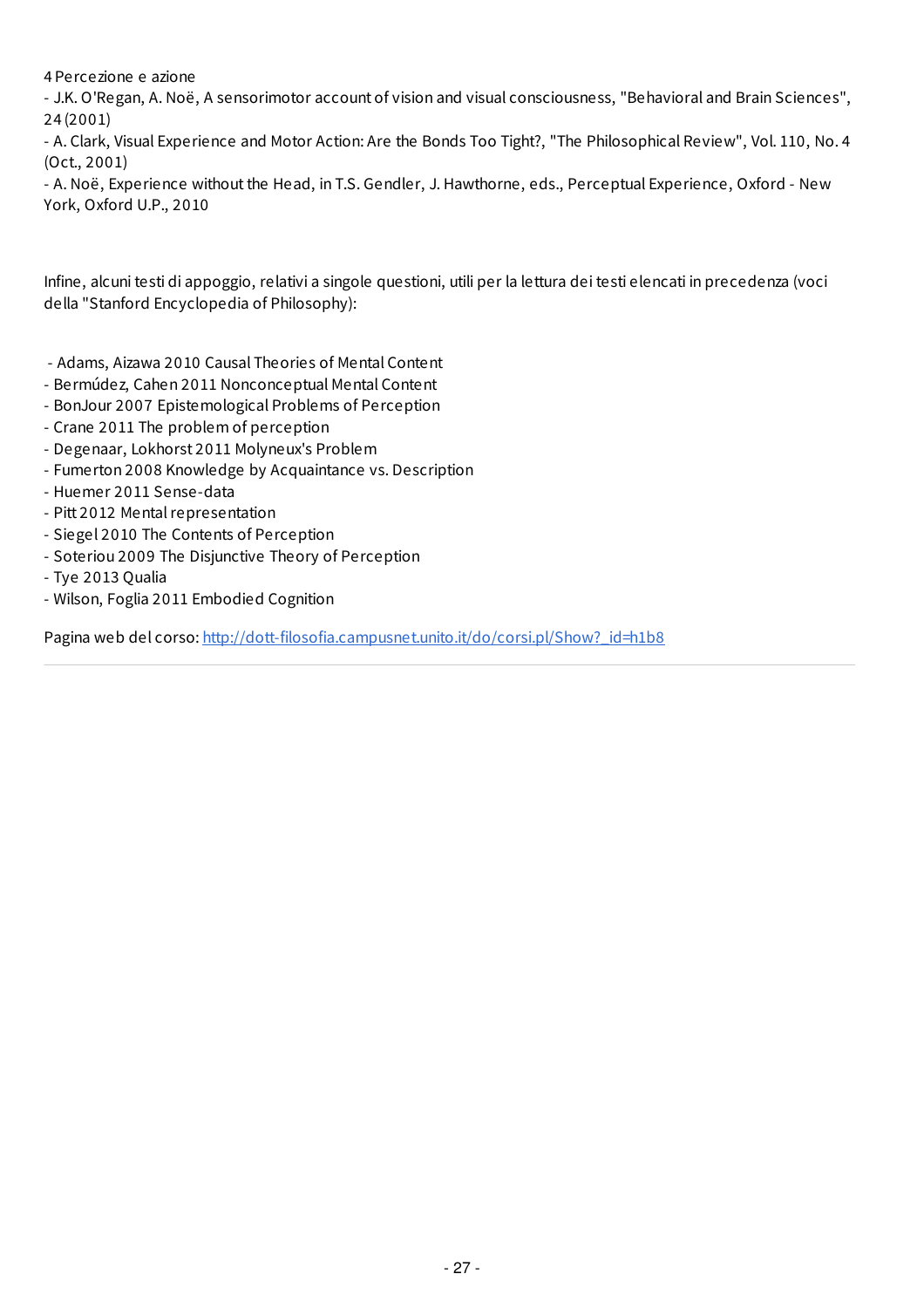## <span id="page-28-0"></span>**Saturazione e aggiunta in senso teologico-politico**

| Anno accademico:           | 2011/2012                |
|----------------------------|--------------------------|
| Codice attività didattica: |                          |
| Docente:                   |                          |
| Contatti docente:          |                          |
| Anno:                      | $1^\circ$ anno           |
| Tipologia:                 | --- Didattica comune --- |
| Crediti/Valenza:           |                          |
| SSD attvità didattica:     |                          |
| Erogazione:                |                          |
| Lingua:                    | Italiano                 |
| Frequenza:                 |                          |
| Tipologia esame:           |                          |

#### **TESTI CONSIGLIATI E BIBLIOGRAFIA**

LDuns Scoto, Ordinatio I, d. 8, p. I, qq. 1-4, De simplicitate Dei (editio Vaticana, vol. IV, pp. 153-277 [specialmente 230-277, q. 4]).

Ne esiste una traduzione francese: Duns Scot, Sur la connaissance de Dieu etl'univocité de l'étant, PUF, Paris 1988, pp. 203-296.

E. Guglielminetti. La Commozione del Bene. Una teoria dell'aggiungere, Jaca Book, Milano 2011.

E. Guglielminetti, Saturazione vs. Distribuzione. Per una politica dell'aggiunta, in U. Perone, a cura di, Filosofia e Spazio pubblico, Il Mulino, Bologna 2012, pp. 47-64

Pagina web del corso: [http://dott-filosofia.campusnet.unito.it/do/corsi.pl/Show?\\_id=fd04](http://dott-filosofia.campusnet.unito.it/do/corsi.pl/Show?_id=fd04)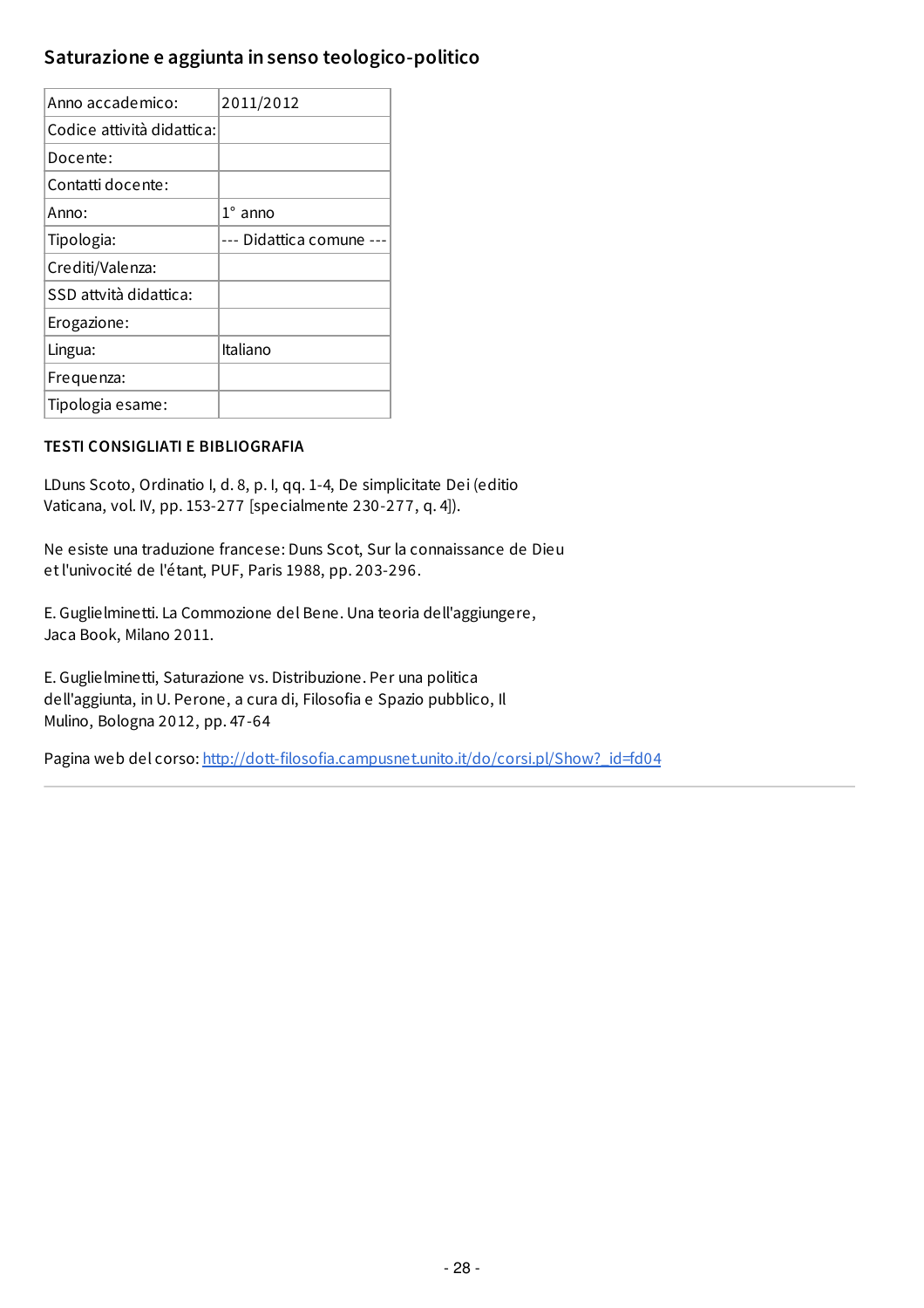# **Strumenti informatici**

| Anno accademico:           | 2011/2012                               |
|----------------------------|-----------------------------------------|
| Codice attività didattica: |                                         |
| Docente:                   | Prof. Pietro Kobau (Titolare del corso) |
| Contatti docente:          | pietro.kobau@unito.it                   |
| Anno:                      | $1^\circ$ anno                          |
| Tipologia:                 | Didattica comune                        |
| Crediti/Valenza:           |                                         |
| SSD attvità didattica:     |                                         |
| Erogazione:                | Tradizionale                            |
| Lingua:                    | Italiano                                |
| Frequenza:                 | Obbligatoria                            |
| Tipologia esame:           |                                         |

Pagina web del corso: [http://dott-filosofia.campusnet.unito.it/do/corsi.pl/Show?\\_id=51b7](http://dott-filosofia.campusnet.unito.it/do/corsi.pl/Show?_id=51b7)